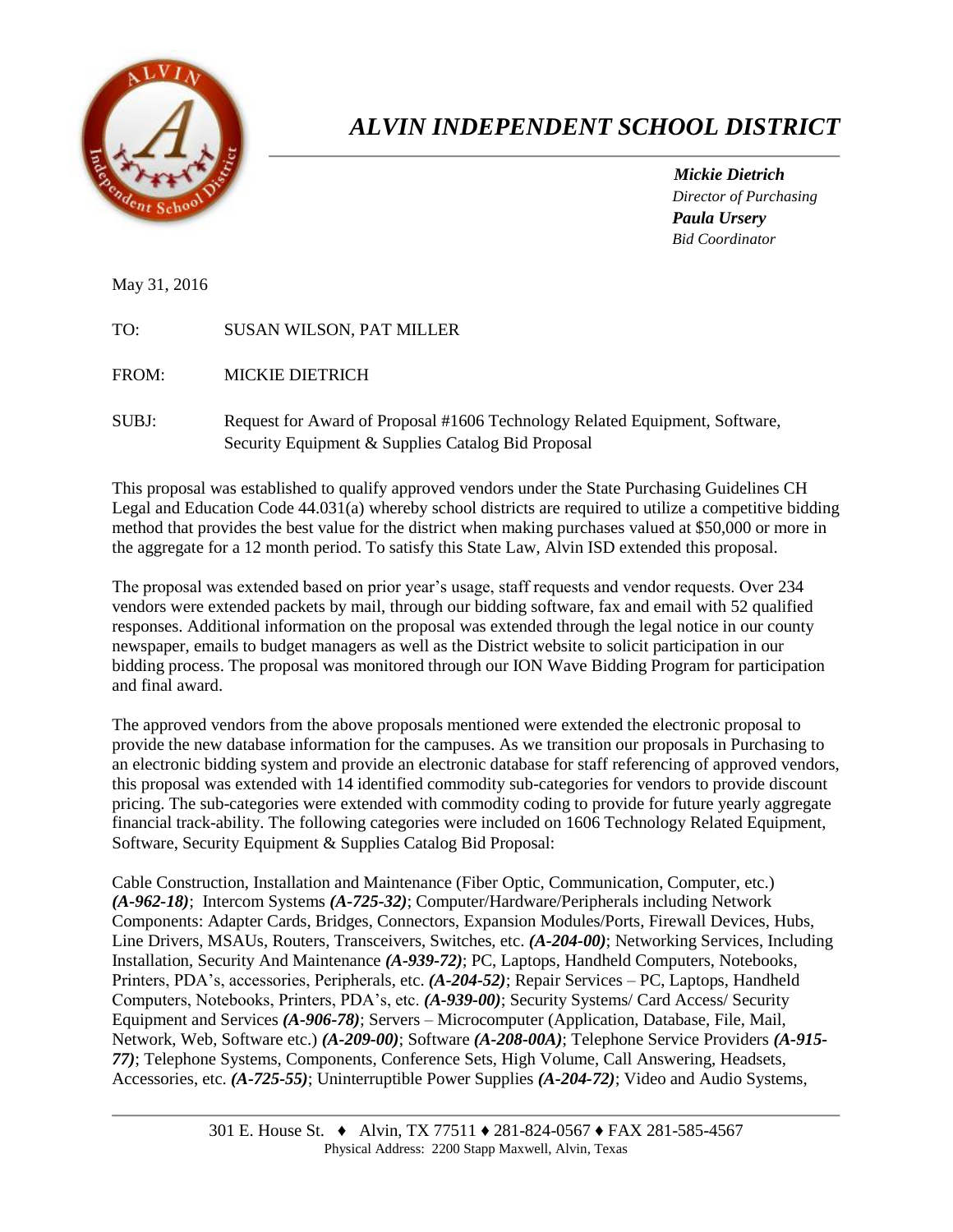Components, Accessories and Parts *(A-880-11)*; and Wireless Service Providers and Equipment *(A-725-51)*.

Propose award to all 52 vendors meeting specifications outlined in Proposal #1606 Technology Related Equipment, Software, Security Equipment & Supplies Catalog Bid Proposal. Attached is the list of vendors that participated in the bidding process and are proposed for award. This listing will be placed on the website as approved vendors for purchases upon Board approval. This proposal requested a one-year term contract award with a two-year renewal extension; therefore, this proposal will not expire until June, 2019

| Vendor                            | Line | <b>Categories Bid</b>                                         | $\frac{9}{6}$<br><b>Discount</b><br><u>or</u><br><b>Pricing</b> |
|-----------------------------------|------|---------------------------------------------------------------|-----------------------------------------------------------------|
| Able Infosat Communications, Inc. | 14   | <b>Wireless Service Providers and Equipment</b><br>(A-725-51) | 15                                                              |
| <b>Bill Donelson</b>              |      |                                                               |                                                                 |
| 281-485-8800                      |      |                                                               |                                                                 |
| 281-485-8230 Fax                  |      |                                                               |                                                                 |
| bdonelson@able-usa.com            |      |                                                               |                                                                 |
|                                   |      |                                                               |                                                                 |

| <b>Vendor</b>                           | Line | <b>Categories Bid</b>                                                                                                                                                                                                                    | $\frac{9}{6}$<br>Discount<br><u>or</u><br><b>Pricing</b> |
|-----------------------------------------|------|------------------------------------------------------------------------------------------------------------------------------------------------------------------------------------------------------------------------------------------|----------------------------------------------------------|
| <b>ACP Direct</b>                       | 3    | Computer/Hardware/Peripherals including<br>Network Components: Adapter Cards,<br>Bridges, Connectors, Expansion<br>Modules/Ports, Firewall Devices, Hubs,<br>Line Drivers, MSAUs, Routers,<br>Transceivers, Switches, etc.<br>(A-204-00) | 0                                                        |
| K-12 Education Sales & Service Team     | 11   | Telephone Systems, Components,<br>Conference Sets, High Volume, Call<br>Answering, Headsets, Accessories, etc.<br>(A-725-55)                                                                                                             | 0                                                        |
| 800-238-8009                            | 13   | Video and Audio Systems, Components,<br>Accessories and Parts (A-880-11)                                                                                                                                                                 | $\Omega$                                                 |
| 800-238-3117 Fax<br>sales@acpdirect.com |      |                                                                                                                                                                                                                                          |                                                          |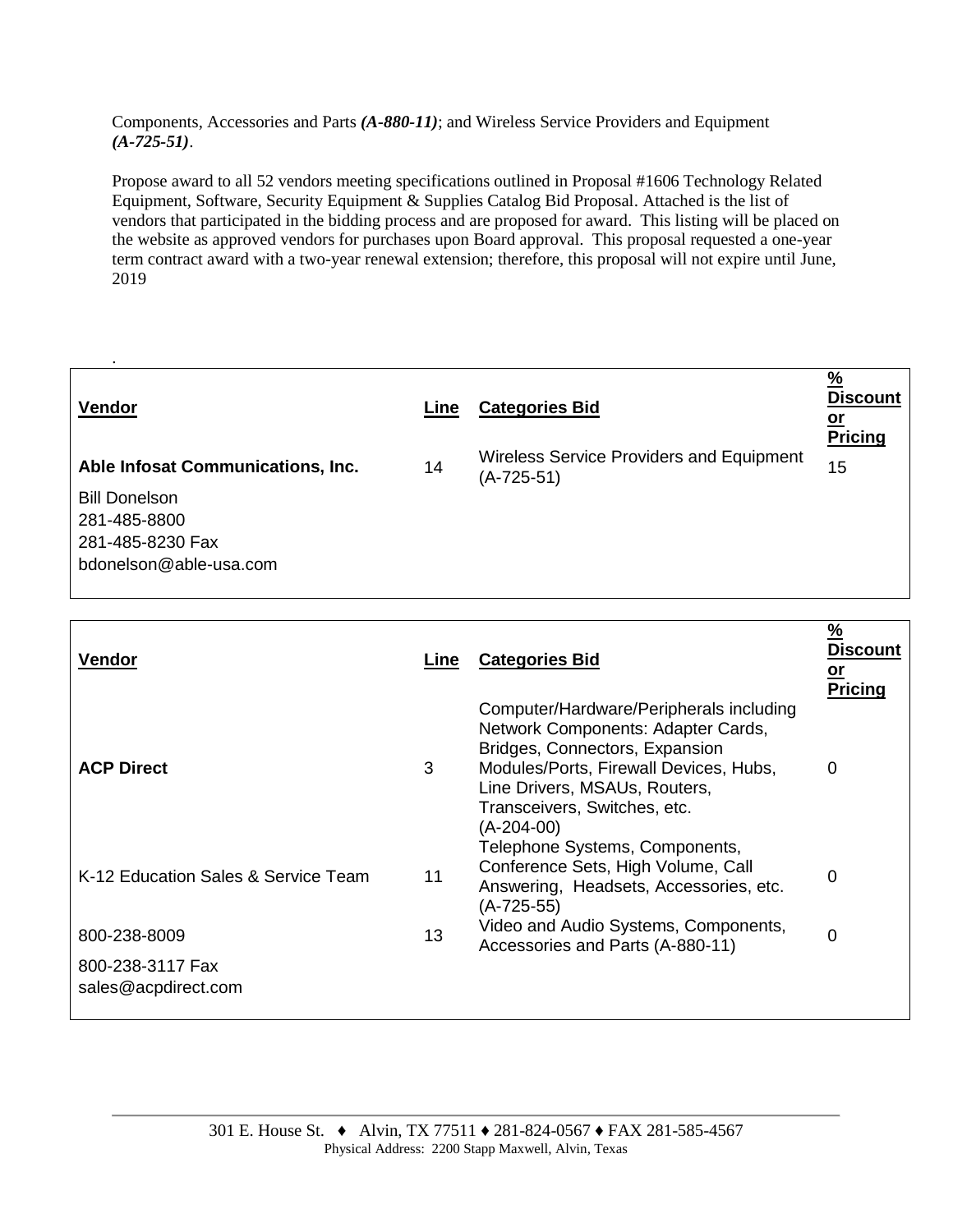| Vendor                | Line | <b>Categories Bid</b>                                                                    | $\frac{9}{6}$<br><b>Discount</b><br><u>or</u><br><b>Pricing</b> |
|-----------------------|------|------------------------------------------------------------------------------------------|-----------------------------------------------------------------|
| <b>AG iRepair</b>     |      | Security Systems/ Card Access/ Security<br><b>Equipment and Services</b><br>$(A-906-78)$ | 0                                                               |
| Jeff Lander           |      |                                                                                          |                                                                 |
| 724-838-1170 ext. 137 |      |                                                                                          |                                                                 |
| 724-838-1179 Fax      |      |                                                                                          |                                                                 |
| jeff@agirepair.com    |      |                                                                                          |                                                                 |

Г

| Vendor                            | Line                     | <b>Categories Bid</b>                                                                                                                                                   | $\frac{9}{6}$<br><b>Discount</b><br>$or$<br><b>Pricing</b> |
|-----------------------------------|--------------------------|-------------------------------------------------------------------------------------------------------------------------------------------------------------------------|------------------------------------------------------------|
| <b>Atricom Telecommunications</b> | $\mathbf 1$              | Cable Construction, Installation and<br>Maintenance (Fiber Optic, Communication,<br>Computer, etc.) (A-962-18)                                                          | 10                                                         |
| <b>Tommy Gust</b>                 | $\overline{2}$           | Intercom Systems (A-725-32)<br>Computer/Hardware/Peripherals including<br>Network Components: Adapter Cards,<br>Bridges, Connectors, Expansion                          | 10                                                         |
| 281-413-0233                      | 3                        | Modules/Ports, Firewall Devices, Hubs,<br>Line Drivers, MSAUs, Routers,<br>Transceivers, Switches, etc.<br>$(A-204-00)$<br>Networking Services, Including Installation, | 10                                                         |
| 281-585-5677 Fax                  | $\overline{\mathcal{A}}$ | <b>Security And Maintenance</b><br>(A-<br>939-72)<br>PC, Laptops, Handheld Computers,                                                                                   | 10                                                         |
| tgust@atricom.com                 | 5                        | Notebooks, Printers, PDA's, accessories,<br>Peripherals, etc. (A-204-52)<br>Repair Services - PC, Laptops, Handheld                                                     | 10                                                         |
|                                   | 6                        | Computers, Notebooks, Printers, PDA's,<br>etc. (A-939-00)<br>Security Systems/ Card Access/ Security                                                                    | 10                                                         |
|                                   | $\overline{7}$           | <b>Equipment and Services</b><br>$(A-906-78)$<br>Servers - Microcomputer (Application,                                                                                  | 10                                                         |
|                                   | 8                        | Database, File, Mail, Network, Web,<br>Software etc.) (A-209-00)                                                                                                        | 10                                                         |
|                                   | 9                        | Software (A-208-00A)                                                                                                                                                    | 10                                                         |
|                                   | 10                       | Telephone Service Providers (A-915-77)<br>Telephone Systems, Components,                                                                                                | 10                                                         |
|                                   | 11                       | Conference Sets, High Volume, Call<br>Answering, Headsets, Accessories, etc.<br>$(A-725-55)$                                                                            | 10                                                         |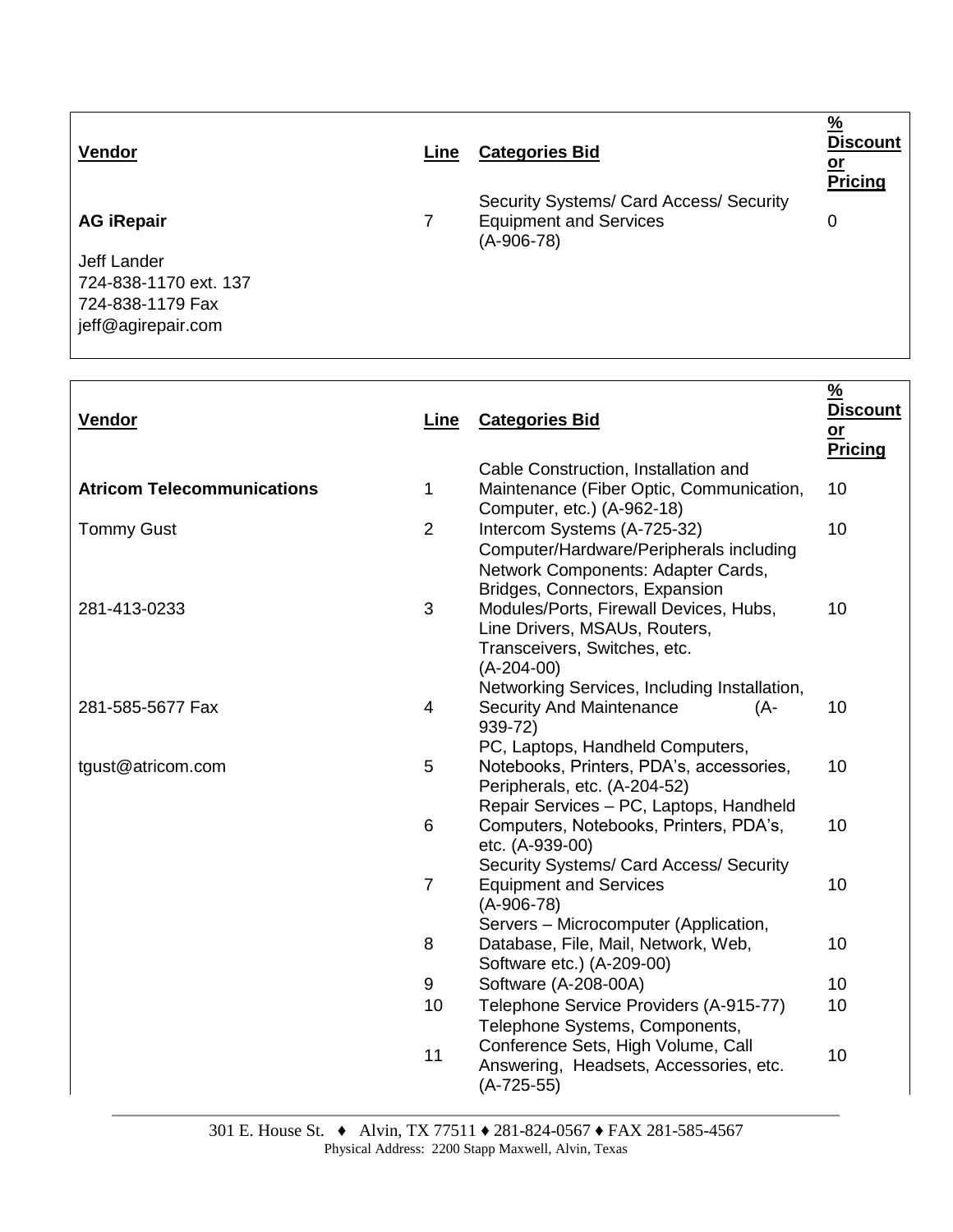| $(A-725-51)$ | Wireless Service Providers and Equipment<br>14 | Video and Audio Systems, Components,<br>13<br>10<br>Accessories and Parts (A-880-11) | Uninterruptible Power Supplies (A-204-72)<br>10 |  |
|--------------|------------------------------------------------|--------------------------------------------------------------------------------------|-------------------------------------------------|--|
|--------------|------------------------------------------------|--------------------------------------------------------------------------------------|-------------------------------------------------|--|

| Vendor                                          | Line | <b>Categories Bid</b>                                                    | $\frac{9}{6}$<br><b>Discount</b><br>--        |
|-------------------------------------------------|------|--------------------------------------------------------------------------|-----------------------------------------------|
| sales@avesav.com                                |      |                                                                          |                                               |
| Angie Gomez<br>281-295-1300<br>281-295-1310 Fax |      |                                                                          |                                               |
| Aves Audio Visual Systems, Inc.                 | 13   | Video and Audio Systems, Components,<br>Accessories and Parts (A-880-11) | <b>Pricing</b><br>$8 - 30$                    |
| Vendor                                          | Line | <b>Categories Bid</b>                                                    | $\frac{9}{6}$<br><b>Discount</b><br><u>or</u> |

| <u>Tuuvi</u>                 | ---- | <b>OUIGYOFIGO DIU</b> | <u>or</u>      |
|------------------------------|------|-----------------------|----------------|
| <b>Blackboard, Inc.</b>      | 9    | Software (A-208-00A)  | <b>Pricing</b> |
| <b>Justin Nelson</b>         |      |                       |                |
| 202-303-9646                 |      |                       |                |
| 202-463-4863 Fax             |      |                       |                |
| justin.nelson@blackboard.com |      |                       |                |

| <b>Vendor</b>                                     | Line | <b>Categories Bid</b>                                                                                                                                                                                                                      | $\frac{9}{6}$<br><b>Discount</b><br><u>or</u><br><b>Pricing</b> |
|---------------------------------------------------|------|--------------------------------------------------------------------------------------------------------------------------------------------------------------------------------------------------------------------------------------------|-----------------------------------------------------------------|
| <b>Brooks Duplicator Company</b>                  | 3    | Computer/Hardware/Peripherals including<br>Network Components: Adapter Cards,<br>Bridges, Connectors, Expansion<br>Modules/Ports, Firewall Devices, Hubs,<br>Line Drivers, MSAUs, Routers,<br>Transceivers, Switches, etc.<br>$(A-204-00)$ | 0                                                               |
| Jill Grossman<br>281-568-9787<br>281-568-5152 Fax |      |                                                                                                                                                                                                                                            |                                                                 |
| jill@brookscompany.com                            |      |                                                                                                                                                                                                                                            |                                                                 |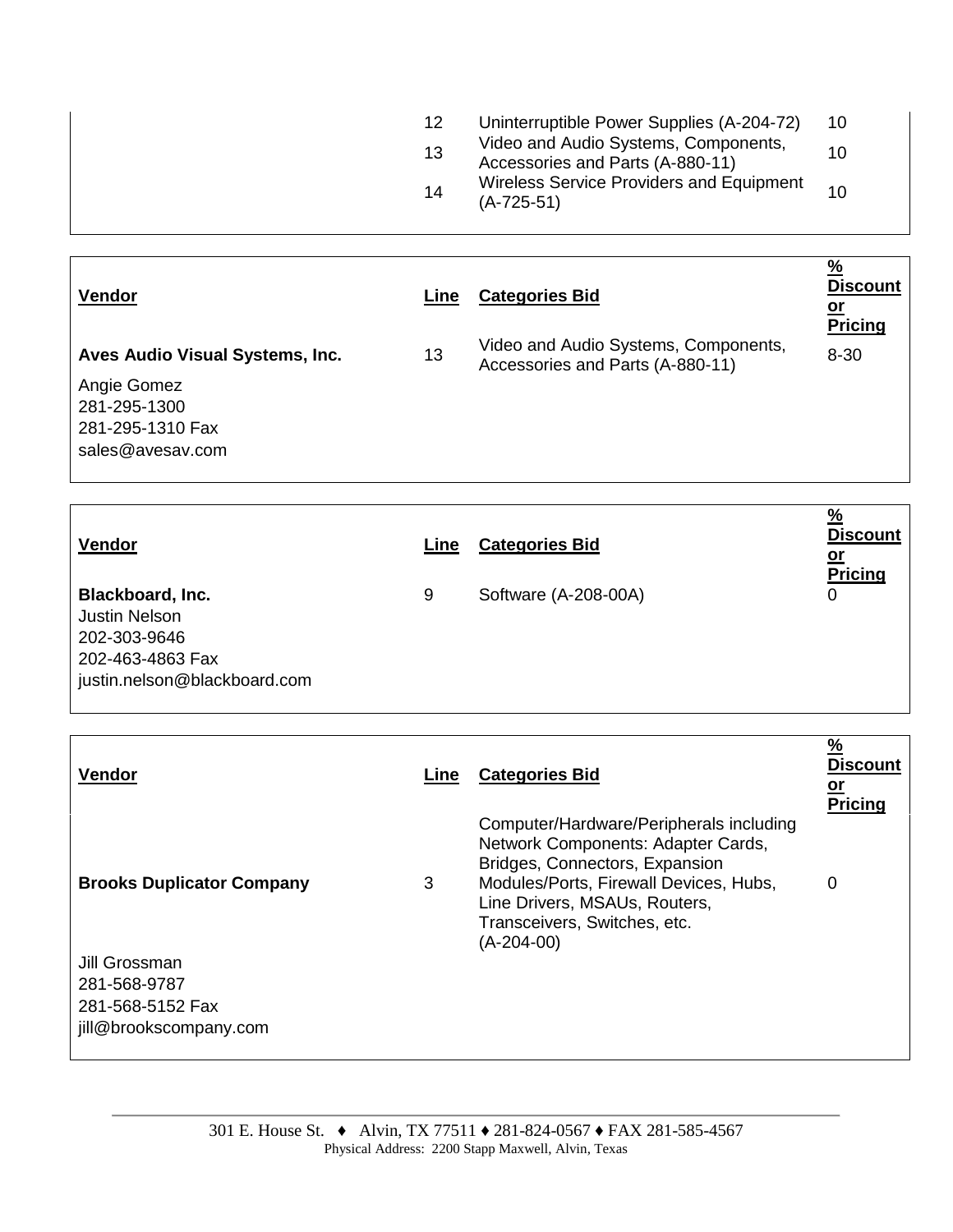| <b>Vendor</b>                                                                                                 | Line | <b>Categories Bid</b>                                                    | $\frac{9}{6}$<br><b>Discount</b><br><u>or</u><br>Pricing |
|---------------------------------------------------------------------------------------------------------------|------|--------------------------------------------------------------------------|----------------------------------------------------------|
| Buyquest, Inc.<br>Sarah Bratcher & Allison Boop<br>866-952-3334<br>585-445-7216 Fax<br>sbratcher@buyquest.com | 13   | Video and Audio Systems, Components,<br>Accessories and Parts (A-880-11) | $3 - 7$                                                  |
|                                                                                                               |      |                                                                          | $\mathbf{a}$                                             |

| <b>Vendor</b>       | Line            | <b>Categories Bid</b>                                                                        | <u>%</u><br><b>Discount</b><br><u>or</u><br><b>Pricing</b> |
|---------------------|-----------------|----------------------------------------------------------------------------------------------|------------------------------------------------------------|
|                     |                 | Cable Construction, Installation and                                                         |                                                            |
| C. Link, LLC        | 1               | Maintenance (Fiber Optic, Communication,<br>Computer, etc.) (A-962-18)                       | $0 - 5$                                                    |
| Lance Stewart       | $\overline{2}$  | Intercom Systems (A-725-32)                                                                  | $0 - 5$                                                    |
|                     |                 | Security Systems/ Card Access/ Security                                                      |                                                            |
| 281-997-9111        | $\overline{7}$  | <b>Equipment and Services</b><br>$(A-906-78)$                                                | $0 - 5$                                                    |
|                     |                 | Telephone Systems, Components,                                                               |                                                            |
| 281-997-9181 Fax    | 11              | Conference Sets, High Volume, Call<br>Answering, Headsets, Accessories, etc.<br>$(A-725-55)$ | $0-5$                                                      |
| lance@clinkcorp.com | 12 <sub>2</sub> | Uninterruptible Power Supplies (A-204-72)                                                    | $0 - 5$                                                    |
|                     | 13              | Video and Audio Systems, Components,<br>Accessories and Parts (A-880-11)                     | $0 - 5$                                                    |
|                     |                 |                                                                                              |                                                            |

| Vendor                              | Line | <b>Categories Bid</b>                                                                                                                          | $\frac{9}{6}$<br><b>Discount</b><br><u>or</u><br><b>Pricing</b> |
|-------------------------------------|------|------------------------------------------------------------------------------------------------------------------------------------------------|-----------------------------------------------------------------|
|                                     |      | Cable Construction, Installation and                                                                                                           |                                                                 |
| <b>Cadan Assistive Technologies</b> |      | Maintenance (Fiber Optic, Communication,<br>Computer, etc.) (A-962-18)                                                                         | 13                                                              |
| Abby Wirth                          | 2    | Intercom Systems (A-725-32)<br>Computer/Hardware/Peripherals including<br>Network Components: Adapter Cards,<br>Bridges, Connectors, Expansion | 13                                                              |
| 952-278-0555                        | 3    | Modules/Ports, Firewall Devices, Hubs,<br>Line Drivers, MSAUs, Routers,<br>Transceivers, Switches, etc.<br>(A-204-00)                          | 13                                                              |

<u> 1989 - Andrea Santa Alemania, amerikana amerikana amerikana amerikana amerikana amerikana amerikana amerikan</u>

 $\overline{\Gamma}$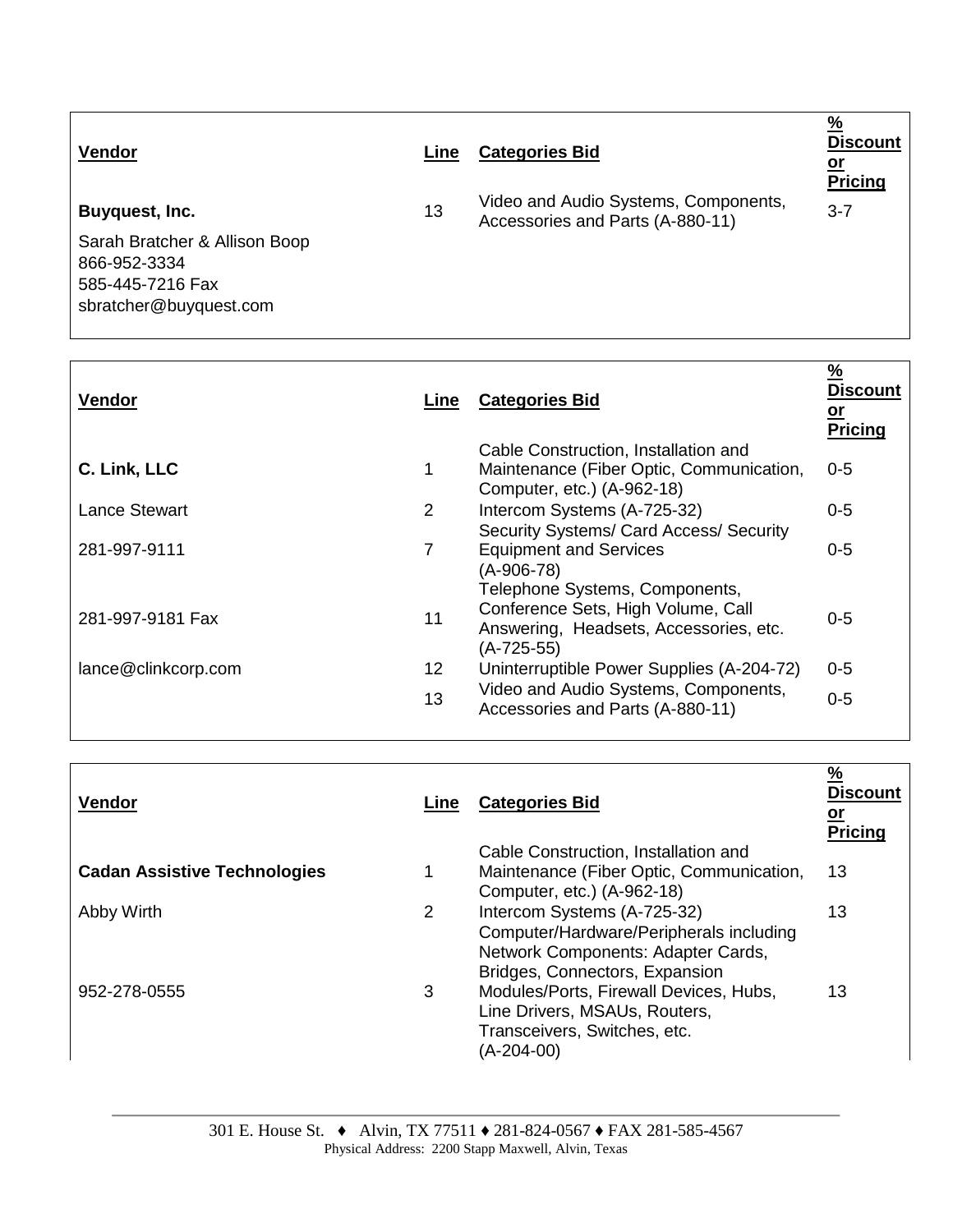| 13 |
|----|
| 13 |
| 13 |
| 13 |
| 13 |
| 13 |
| 13 |
| 13 |
| 13 |
| 13 |
|    |

| <b>Vendor</b>                | Line           | <b>Categories Bid</b>                                                  | <u>%</u><br><b>Discount</b><br><u>or</u><br>Pricing |
|------------------------------|----------------|------------------------------------------------------------------------|-----------------------------------------------------|
| <b>CLS Technology, Inc.</b>  | $\overline{2}$ | Intercom Systems (A-725-32)<br>Security Systems/ Card Access/ Security | 25                                                  |
| <b>Robert Wimberley</b>      |                | <b>Equipment and Services</b><br>(A-906-78)                            | 20                                                  |
| 713-315-0891                 |                |                                                                        |                                                     |
| 281-347-7975 Fax             |                |                                                                        |                                                     |
| rwimberley@clstechnology.net |                |                                                                        |                                                     |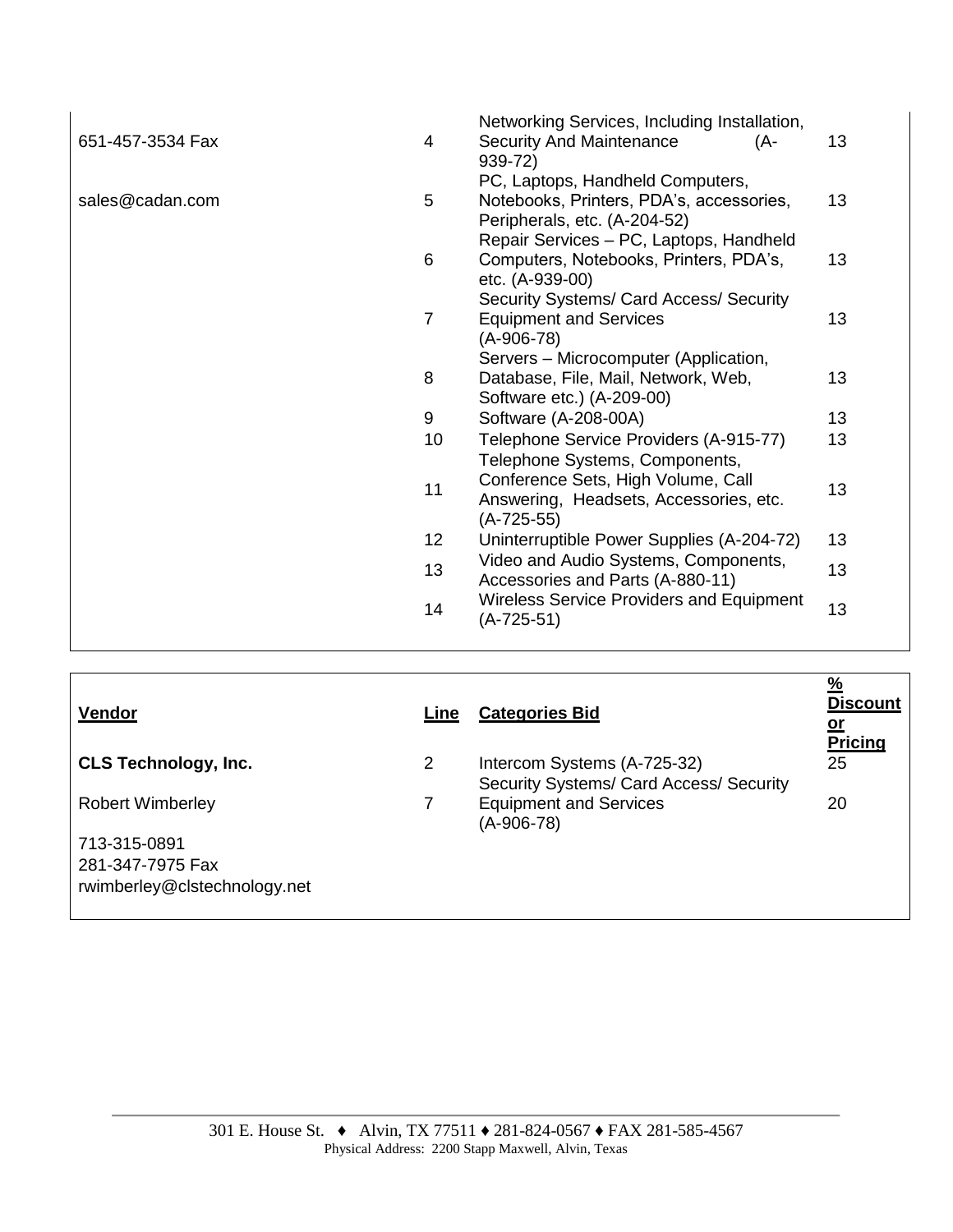| <b>Vendor</b>                       | Line | <b>Categories Bid</b>                                                                                     | $\frac{9}{6}$<br><b>Discount</b><br><u>or</u><br>Pricing |
|-------------------------------------|------|-----------------------------------------------------------------------------------------------------------|----------------------------------------------------------|
| <b>College Guidance Consultants</b> | 8    | Servers – Microcomputer (Application,<br>Database, File, Mail, Network, Web,<br>Software etc.) (A-209-00) | 10                                                       |
| Marilyn Balke-Lowry                 |      |                                                                                                           |                                                          |
| 713-907-5454                        |      |                                                                                                           |                                                          |
| 707-885-3973 Fax                    |      |                                                                                                           |                                                          |
| cgc322@comcast.net                  |      |                                                                                                           |                                                          |
|                                     |      |                                                                                                           |                                                          |

| <b>Vendor</b>                                           | Line | <b>Categories Bid</b>                                                                                                                                          | $\frac{9}{6}$<br><b>Discount</b><br><u>or</u><br><b>Pricing</b> |
|---------------------------------------------------------|------|----------------------------------------------------------------------------------------------------------------------------------------------------------------|-----------------------------------------------------------------|
| <b>Comcast Cable Communication</b><br><b>Management</b> | 1    | Cable Construction, Installation and<br>Maintenance (Fiber Optic, Communication,<br>Computer, etc.) (A-962-18)<br>Networking Services, Including Installation, | 0                                                               |
| Jim Segovia                                             | 4    | <b>Security And Maintenance</b><br>(A-<br>$939 - 72$                                                                                                           | 0                                                               |
| 412-747-6489                                            |      |                                                                                                                                                                |                                                                 |
| 215-286-1040 Fax<br>william eubanks@cable.comcast.com   |      |                                                                                                                                                                |                                                                 |

| Vendor                                      | Line           | <b>Categories Bid</b>                                                        | $\frac{9}{6}$<br><b>Discount</b><br><u>or</u><br><b>Pricing</b> |
|---------------------------------------------|----------------|------------------------------------------------------------------------------|-----------------------------------------------------------------|
|                                             |                | Cable Construction, Installation and                                         |                                                                 |
| <b>Co-nexus Communication Systems, Inc.</b> | $\overline{1}$ | Maintenance (Fiber Optic, Communication,                                     | $5 - 15$                                                        |
|                                             |                | Computer, etc.) (A-962-18)                                                   |                                                                 |
| Jeff Hardin                                 | 2              | Intercom Systems (A-725-32)                                                  | 0                                                               |
|                                             |                | Computer/Hardware/Peripherals including                                      |                                                                 |
|                                             |                | Network Components: Adapter Cards,                                           |                                                                 |
| 713-934-3908                                | 3              | Bridges, Connectors, Expansion<br>Modules/Ports, Firewall Devices, Hubs,     | $\Omega$                                                        |
|                                             |                | Line Drivers, MSAUs, Routers,<br>Transceivers, Switches, etc.                |                                                                 |
|                                             |                | (A-204-00)                                                                   |                                                                 |
|                                             |                | Networking Services, Including Installation,                                 |                                                                 |
| 713-934-5908 Fax                            | 4              | <b>Security And Maintenance</b><br>(A-<br>939-72)                            | 0                                                               |
| jeff.hardin@co-nexus.com                    | 5              | PC, Laptops, Handheld Computers,<br>Notebooks, Printers, PDA's, accessories, | 0                                                               |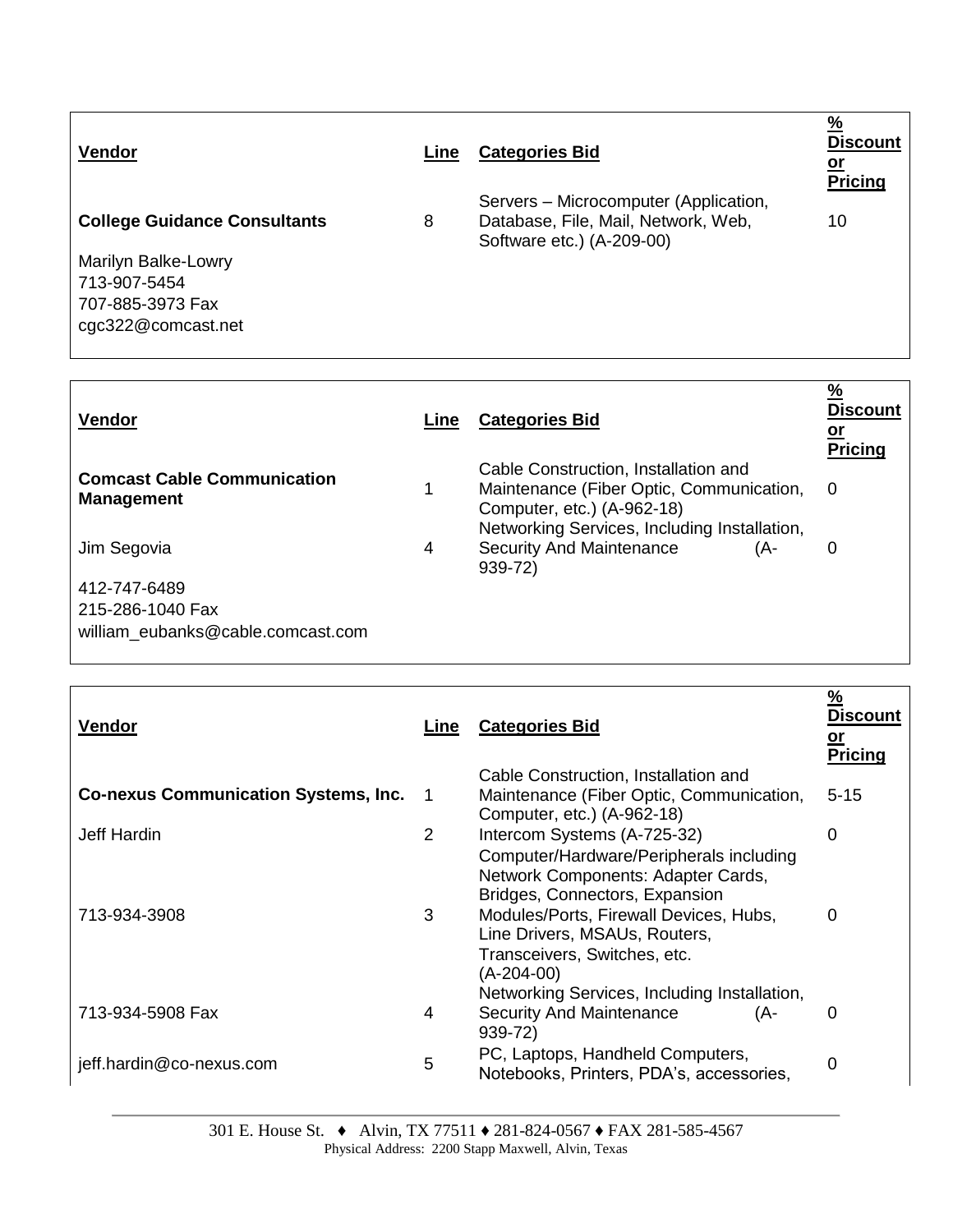|                | Peripherals, etc. (A-204-52)                                                                              |                |
|----------------|-----------------------------------------------------------------------------------------------------------|----------------|
| 6              | Repair Services - PC, Laptops, Handheld<br>Computers, Notebooks, Printers, PDA's,<br>etc. (A-939-00)      | 0              |
| $\overline{7}$ | Security Systems/ Card Access/ Security<br><b>Equipment and Services</b><br>(A-906-78)                    | $5 - 15$       |
| 8              | Servers – Microcomputer (Application,<br>Database, File, Mail, Network, Web,<br>Software etc.) (A-209-00) | 0              |
| 9              | Software (A-208-00A)                                                                                      | 20-30          |
| 10             | Telephone Service Providers (A-915-77)<br>Telephone Systems, Components,                                  | 0              |
| 11             | Conference Sets, High Volume, Call<br>Answering, Headsets, Accessories, etc.<br>$(A-725-55)$              | 20-30          |
| 12             | Uninterruptible Power Supplies (A-204-72)                                                                 | 0              |
| 13             | Video and Audio Systems, Components,<br>Accessories and Parts (A-880-11)                                  | $\overline{0}$ |
| 14             | <b>Wireless Service Providers and Equipment</b><br>$(A-725-51)$                                           | $\mathbf 0$    |
|                |                                                                                                           |                |

| <b>Vendor</b>                                         | Line | <b>Categories Bid</b>                                                                                          | $\frac{9}{6}$<br><b>Discount</b><br><u>or</u><br>Pricing |
|-------------------------------------------------------|------|----------------------------------------------------------------------------------------------------------------|----------------------------------------------------------|
| <b>CueBlue</b>                                        |      | Cable Construction, Installation and<br>Maintenance (Fiber Optic, Communication,<br>Computer, etc.) (A-962-18) | $\Omega$                                                 |
| <b>Bill Sellers</b>                                   | 2    | Intercom Systems (A-725-32)                                                                                    | 0                                                        |
| 713-357-6650<br>713-357-6651 Fax<br>sales@cueblue.com | 13   | Video and Audio Systems, Components,<br>Accessories and Parts (A-880-11)                                       | 0                                                        |

| <b>Vendor</b>                       | Line | <b>Categories Bid</b>                                                                                        | $\frac{9}{6}$<br><b>Discount</b><br><u>or</u><br><b>Pricing</b> |
|-------------------------------------|------|--------------------------------------------------------------------------------------------------------------|-----------------------------------------------------------------|
| <b>Cybersoft Technologies, Inc.</b> | 5    | PC, Laptops, Handheld Computers,<br>Notebooks, Printers, PDA's, accessories,<br>Peripherals, etc. (A-204-52) | 0                                                               |
| Mark Stevenson                      | 6    | Repair Services - PC, Laptops, Handheld<br>Computers, Notebooks, Printers, PDA's,<br>etc. (A-939-00)         | 0                                                               |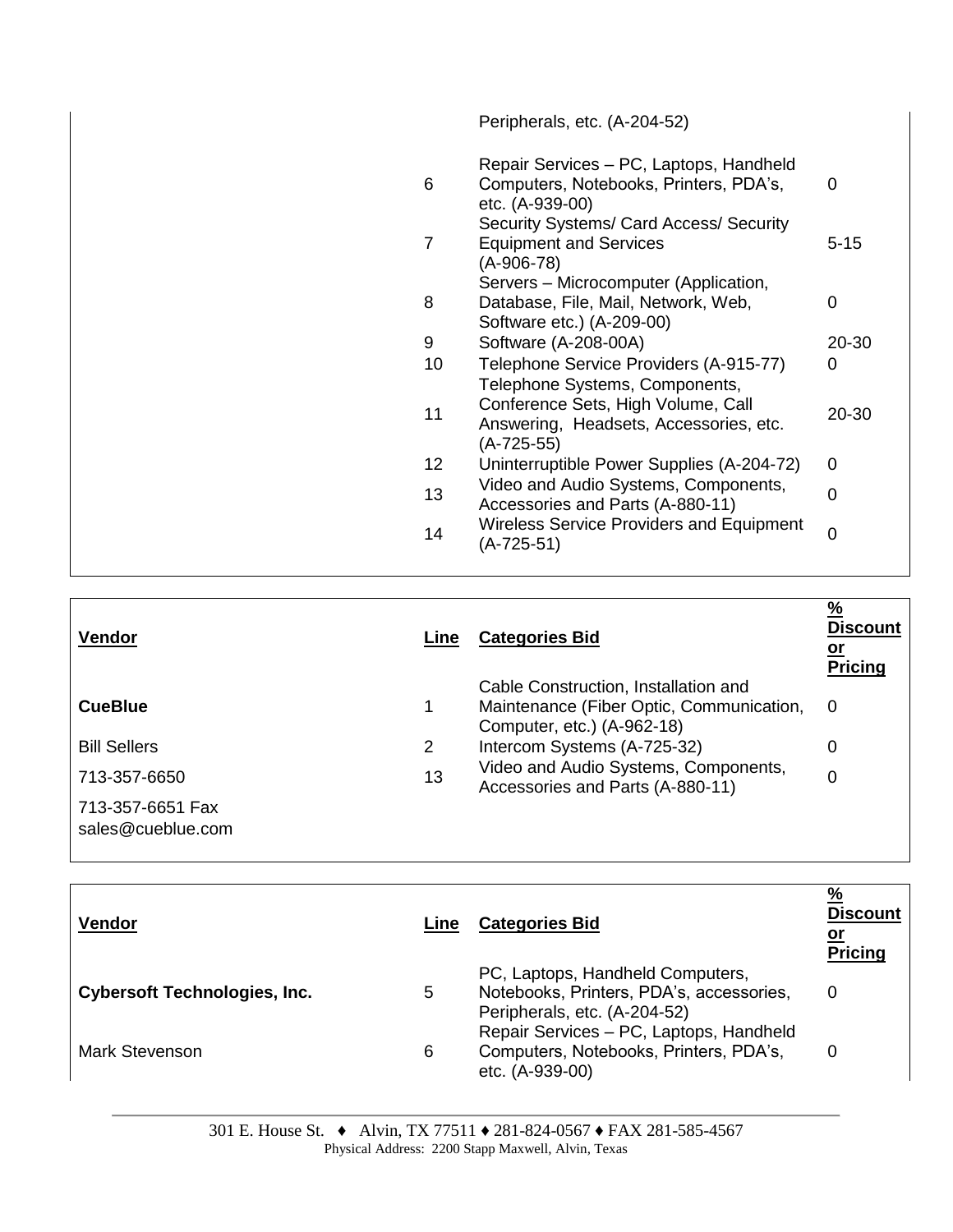|    | Security Systems/ Card Access/ Security   |          |
|----|-------------------------------------------|----------|
|    | <b>Equipment and Services</b>             |          |
|    | $(A-906-78)$                              |          |
|    | Servers - Microcomputer (Application,     |          |
| 8  | Database, File, Mail, Network, Web,       |          |
|    | Software etc.) (A-209-00)                 |          |
| 9  | Software (A-208-00A)                      | $0 - 10$ |
| 12 | Uninterruptible Power Supplies (A-204-72) | 0        |
|    |                                           |          |

| <b>Vendor</b>                                                                                                                 | Line | <b>Categories Bid</b>                                                    | $\frac{9}{6}$<br><b>Discount</b><br><u>or</u><br>Pricing |
|-------------------------------------------------------------------------------------------------------------------------------|------|--------------------------------------------------------------------------|----------------------------------------------------------|
| Data Projections, Inc.<br>Houston Ed Sales Team<br>713-781-1999<br>713-781-3338 Fax<br>houstonedsalesteam@dataprojections.com | 13   | Video and Audio Systems, Components,<br>Accessories and Parts (A-880-11) | Varies                                                   |

| <b>Vendor</b>             | Line | <b>Categories Bid</b>                                                                                                                                                                                                                      | $\frac{9}{6}$<br><b>Discount</b><br>$or$<br><b>Pricing</b> |
|---------------------------|------|--------------------------------------------------------------------------------------------------------------------------------------------------------------------------------------------------------------------------------------------|------------------------------------------------------------|
| Dell Marketing, L.P.      | 3    | Computer/Hardware/Peripherals including<br>Network Components: Adapter Cards,<br>Bridges, Connectors, Expansion<br>Modules/Ports, Firewall Devices, Hubs,<br>Line Drivers, MSAUs, Routers,<br>Transceivers, Switches, etc.<br>$(A-204-00)$ | 1                                                          |
| <b>Lindsey Nordling</b>   | 4    | Networking Services, Including Installation,<br><b>Security And Maintenance</b><br>(A-<br>939-72)                                                                                                                                          | 1                                                          |
| 512-513-9788              | 5    | PC, Laptops, Handheld Computers,<br>Notebooks, Printers, PDA's, accessories,<br>Peripherals, etc. (A-204-52)                                                                                                                               | 1                                                          |
| 512-283-4197 Fax          | 6    | Repair Services - PC, Laptops, Handheld<br>Computers, Notebooks, Printers, PDA's,<br>etc. (A-939-00)                                                                                                                                       | 1                                                          |
| Lindsey_Nordling@dell.com | 7    | Security Systems/ Card Access/ Security<br><b>Equipment and Services</b><br>(A-906-78)                                                                                                                                                     | 1                                                          |
|                           | 8    | Servers - Microcomputer (Application,<br>Database, File, Mail, Network, Web,<br>Software etc.) (A-209-00)                                                                                                                                  | 1                                                          |
|                           | 9    | Software (A-208-00A)                                                                                                                                                                                                                       | 1                                                          |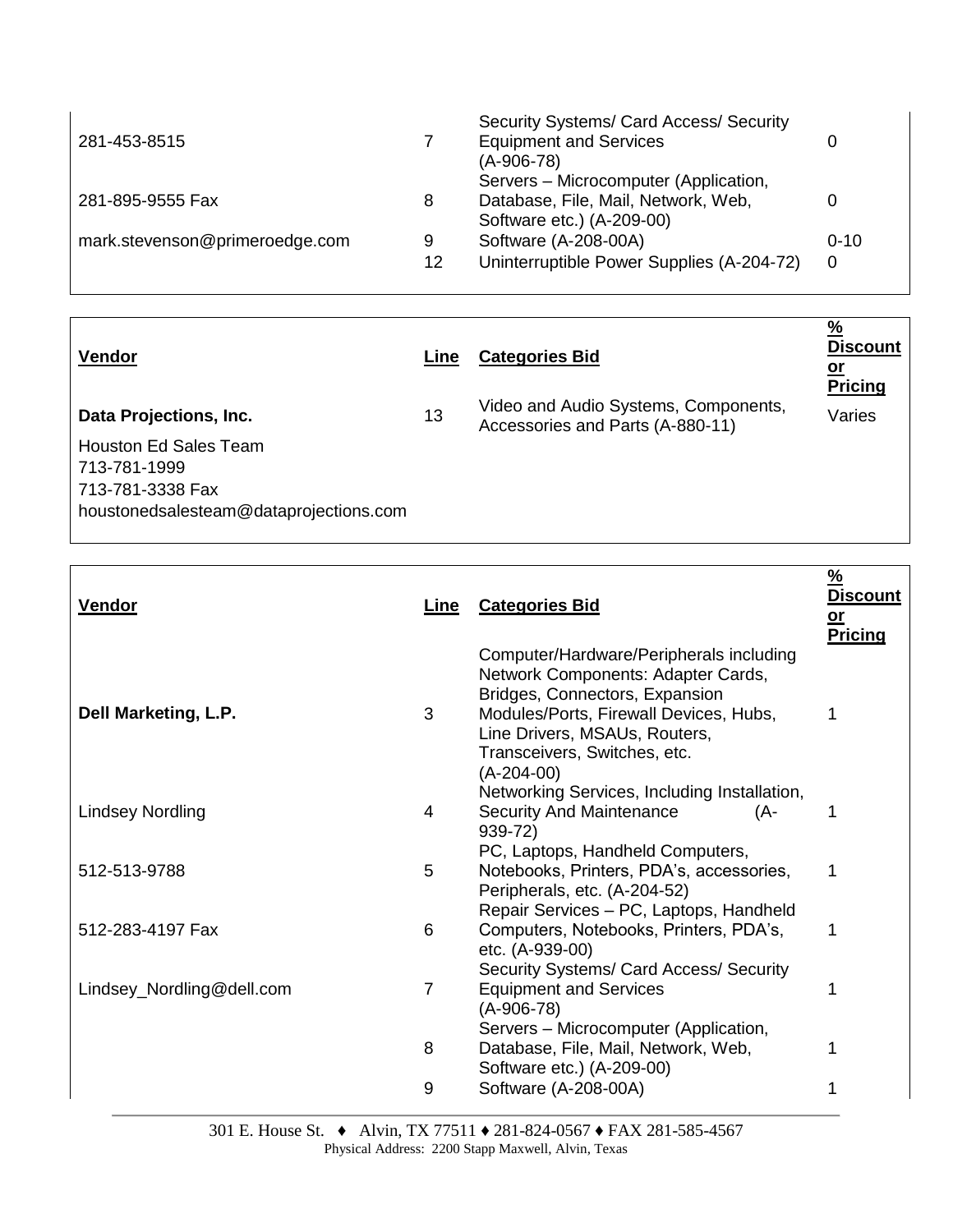| 12 <sup>°</sup> | Uninterruptible Power Supplies (A-204-72)                                |  |
|-----------------|--------------------------------------------------------------------------|--|
| 13              | Video and Audio Systems, Components,<br>Accessories and Parts (A-880-11) |  |
| 14              | <b>Wireless Service Providers and Equipment</b><br>$(A-725-51)$          |  |

| Vendor                                                                             | Line | <b>Categories Bid</b> | $\frac{9}{6}$<br><b>Discount</b><br><u>or</u><br><b>Pricing</b> |
|------------------------------------------------------------------------------------|------|-----------------------|-----------------------------------------------------------------|
| Eduphoria<br>Mary Keith<br>972-478-1527<br>214-291-5255 Fax<br>sales@eduphoria.net | 9    | Software (A-208-00A)  | 0                                                               |

| <b>Vendor</b>                            | Line           | <b>Categories Bid</b>                                                                                                                          | $\frac{9}{6}$<br><b>Discount</b><br>$or$<br><b>Pricing</b> |
|------------------------------------------|----------------|------------------------------------------------------------------------------------------------------------------------------------------------|------------------------------------------------------------|
| <b>Frontline Technologies Group, LLC</b> | 1              | Cable Construction, Installation and<br>Maintenance (Fiber Optic, Communication,<br>Computer, etc.) (A-962-18)                                 | 0                                                          |
| Collin Osburn                            | $\overline{2}$ | Intercom Systems (A-725-32)<br>Computer/Hardware/Peripherals including<br>Network Components: Adapter Cards,<br>Bridges, Connectors, Expansion | $\overline{0}$                                             |
| 484-328-4586                             | 3              | Modules/Ports, Firewall Devices, Hubs,<br>Line Drivers, MSAUs, Routers,<br>Transceivers, Switches, etc.<br>$(A-204-00)$                        | 0                                                          |
| 888-942-0337 Fax                         | 4              | Networking Services, Including Installation,<br><b>Security And Maintenance</b><br>(A-<br>939-72)<br>PC, Laptops, Handheld Computers,          | 0                                                          |
| cosburn@frontlinetechnologies.com        | 5              | Notebooks, Printers, PDA's, accessories,<br>Peripherals, etc. (A-204-52)<br>Repair Services - PC, Laptops, Handheld                            | $\overline{0}$                                             |
|                                          | 6              | Computers, Notebooks, Printers, PDA's,<br>etc. (A-939-00)<br>Security Systems/ Card Access/ Security                                           | $\overline{0}$                                             |
|                                          | $\overline{7}$ | <b>Equipment and Services</b><br>$(A-906-78)$                                                                                                  | 0                                                          |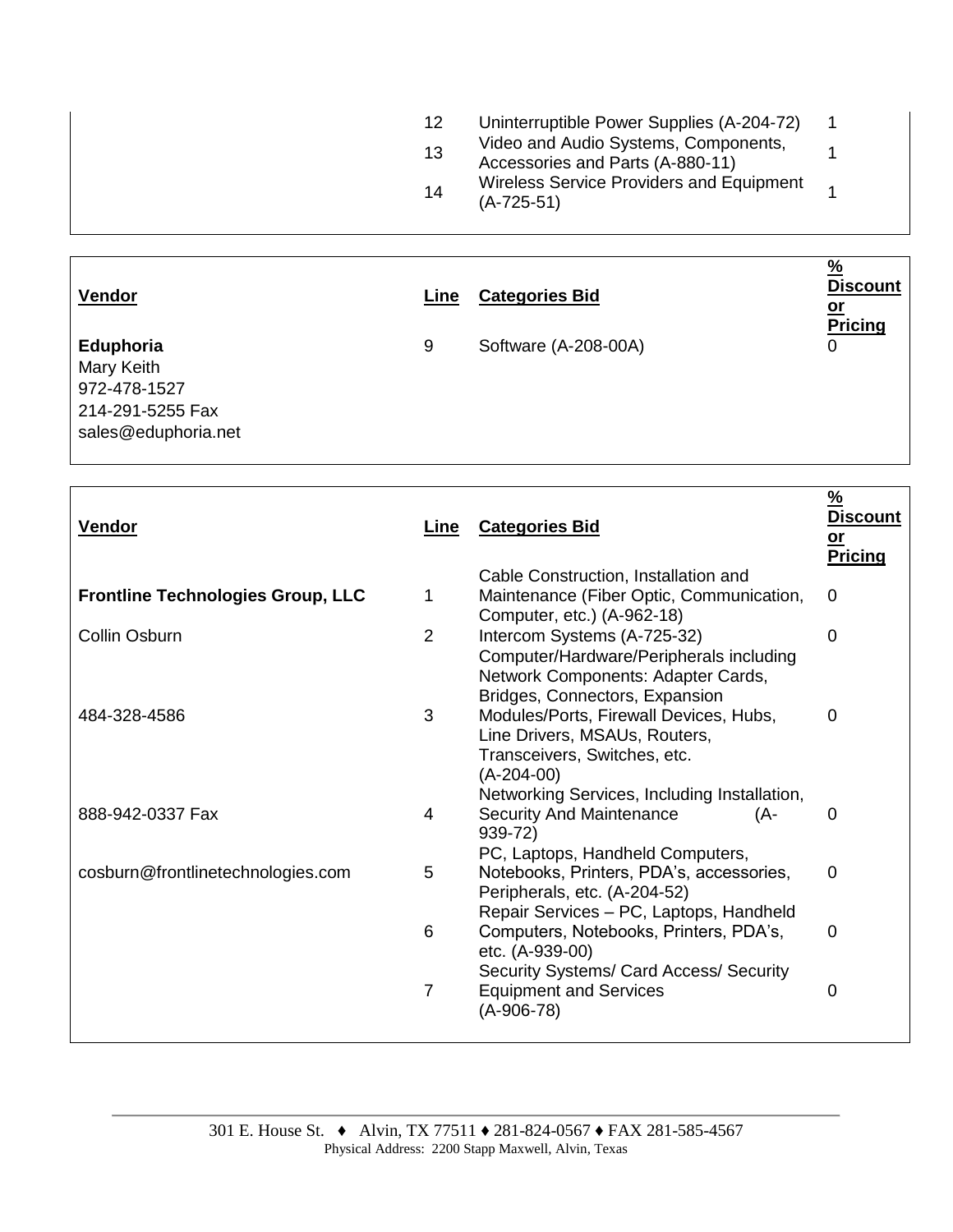| <b>Vendor</b>                                         | <u>Line</u>     | <b>Categories Bid</b>                                                                                     | $\frac{9}{6}$<br>Discount<br><u>or</u><br><b>Pricing</b> |
|-------------------------------------------------------|-----------------|-----------------------------------------------------------------------------------------------------------|----------------------------------------------------------|
| <b>Frontline Technologies Group, LLC</b><br>continued |                 |                                                                                                           | 0                                                        |
|                                                       | 8               | Servers – Microcomputer (Application,<br>Database, File, Mail, Network, Web,<br>Software etc.) (A-209-00) | 0                                                        |
|                                                       | 9               | Software (A-208-00A)                                                                                      | 0                                                        |
|                                                       | 10              | Telephone Service Providers (A-915-77)<br>Telephone Systems, Components,                                  | $\overline{0}$                                           |
|                                                       | 11              | Conference Sets, High Volume, Call<br>Answering, Headsets, Accessories, etc.<br>$(A-725-55)$              | 0                                                        |
|                                                       | 12 <sub>2</sub> | Uninterruptible Power Supplies (A-204-72)                                                                 | $\Omega$                                                 |
|                                                       | 13              | Video and Audio Systems, Components,<br>Accessories and Parts (A-880-11)                                  | 0                                                        |
|                                                       | 14              | <b>Wireless Service Providers and Equipment</b><br>(A-725-51)                                             | $\overline{0}$                                           |

 $\overline{\Gamma}$ 

| <b>Vendor</b>            | Line           | <b>Categories Bid</b>                                                                                                                                   | $\frac{9}{6}$<br><b>Discount</b><br>$or$<br><b>Pricing</b> |
|--------------------------|----------------|---------------------------------------------------------------------------------------------------------------------------------------------------------|------------------------------------------------------------|
| Graybar                  | 2              | Intercom Systems (A-725-32)<br>Computer/Hardware/Peripherals including<br>Network Components: Adapter Cards,<br>Bridges, Connectors, Expansion          | $2 - 70$                                                   |
| Aaron Cronin             | 3              | Modules/Ports, Firewall Devices, Hubs,<br>Line Drivers, MSAUs, Routers,<br>Transceivers, Switches, etc.<br>$(A-204-00)$                                 | $3 - 70$                                                   |
| 346-228-1173             | 5              | PC, Laptops, Handheld Computers,<br>Notebooks, Printers, PDA's, accessories,<br>Peripherals, etc. (A-204-52)<br>Security Systems/ Card Access/ Security | $0 - 70$                                                   |
| 713-423-2930 Fax         | $\overline{7}$ | <b>Equipment and Services</b><br>$(A-906-78)$<br>Telephone Systems, Components,                                                                         | $5 - 70$                                                   |
| aaron.cronin@graybar.com | 11             | Conference Sets, High Volume, Call<br>Answering, Headsets, Accessories, etc.<br>$(A-725-55)$                                                            | $5 - 70$                                                   |
|                          | 12             | Uninterruptible Power Supplies (A-204-72)                                                                                                               | $5 - 70$                                                   |
|                          | 13             | Video and Audio Systems, Components,<br>Accessories and Parts (A-880-11)                                                                                | $5 - 70$                                                   |
|                          | 14             | <b>Wireless Service Providers and Equipment</b><br>$(A-725-51)$                                                                                         | $5 - 70$                                                   |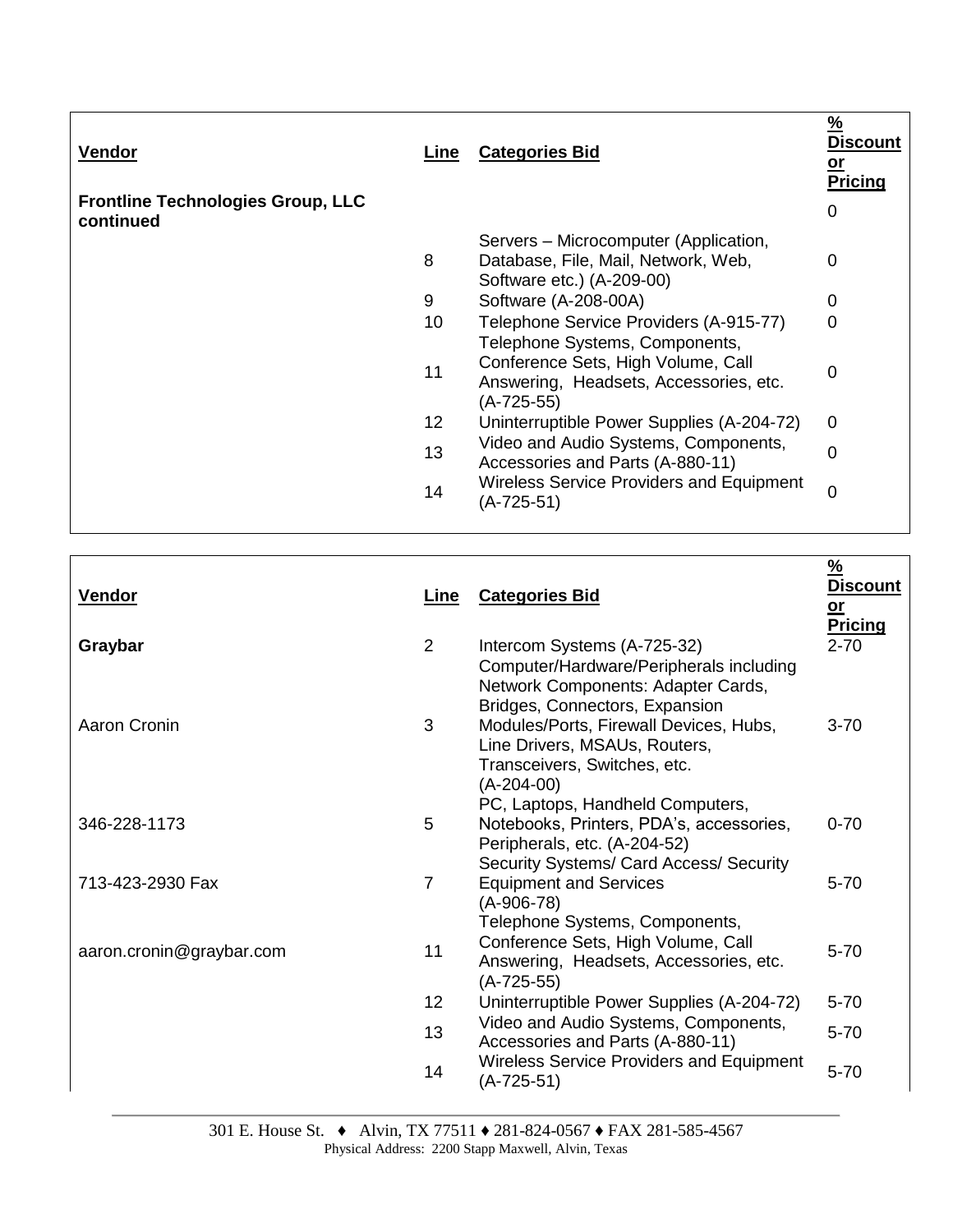| Vendor                                                                                                           | Line | <b>Categories Bid</b> | $\frac{0}{0}$<br><b>Discount</b><br><u>or</u><br><b>Pricing</b> |
|------------------------------------------------------------------------------------------------------------------|------|-----------------------|-----------------------------------------------------------------|
| <b>Identity Automation, LP</b><br>John Mixon<br>281-220-0021<br>281-817-5579 Fax<br>sales@identityautomation.com | 9    | Software (A-208-00A)  | Varies                                                          |

| <b>Vendor</b>                                                             | Line | <b>Categories Bid</b>                                                                  | $\frac{9}{6}$<br><b>Discount</b><br><u>or</u><br>Pricing |
|---------------------------------------------------------------------------|------|----------------------------------------------------------------------------------------|----------------------------------------------------------|
| <b>IDN Acme</b>                                                           | 7    | Security Systems/ Card Access/ Security<br><b>Equipment and Services</b><br>(A-906-78) | $35 - 50$                                                |
| Danny Hoffman<br>713-668-0022<br>713-668-8050 Fax<br>dhoffman@idnacme.com | 12   | Uninterruptible Power Supplies (A-204-72)                                              | 40                                                       |

| <b>Vendor</b>                                              | Line | <b>Categories Bid</b>                                                                                          | $\frac{9}{6}$<br><b>Discount</b><br><u>or</u><br><b>Pricing</b> |
|------------------------------------------------------------|------|----------------------------------------------------------------------------------------------------------------|-----------------------------------------------------------------|
| <b>Interfacing Company of Texas (ICTX)</b>                 |      | Cable Construction, Installation and<br>Maintenance (Fiber Optic, Communication,<br>Computer, etc.) (A-962-18) | Varies                                                          |
| Christi Caple                                              |      |                                                                                                                |                                                                 |
| 713-895-0002<br>713-895-0088 Fax<br>acct@ictxwavemedia.net |      |                                                                                                                |                                                                 |

| Vendor                                                                                | Line | <b>Categories Bid</b> | $\frac{9}{6}$<br><b>Discount</b><br><u>or</u><br><b>Pricing</b> |
|---------------------------------------------------------------------------------------|------|-----------------------|-----------------------------------------------------------------|
| IXL Learning, Inc.<br>lan Moore<br>650-372-4300<br>650-372-4301 Fax<br>orders@ixl.com | 9    | Software (A-208-00A)  | 0                                                               |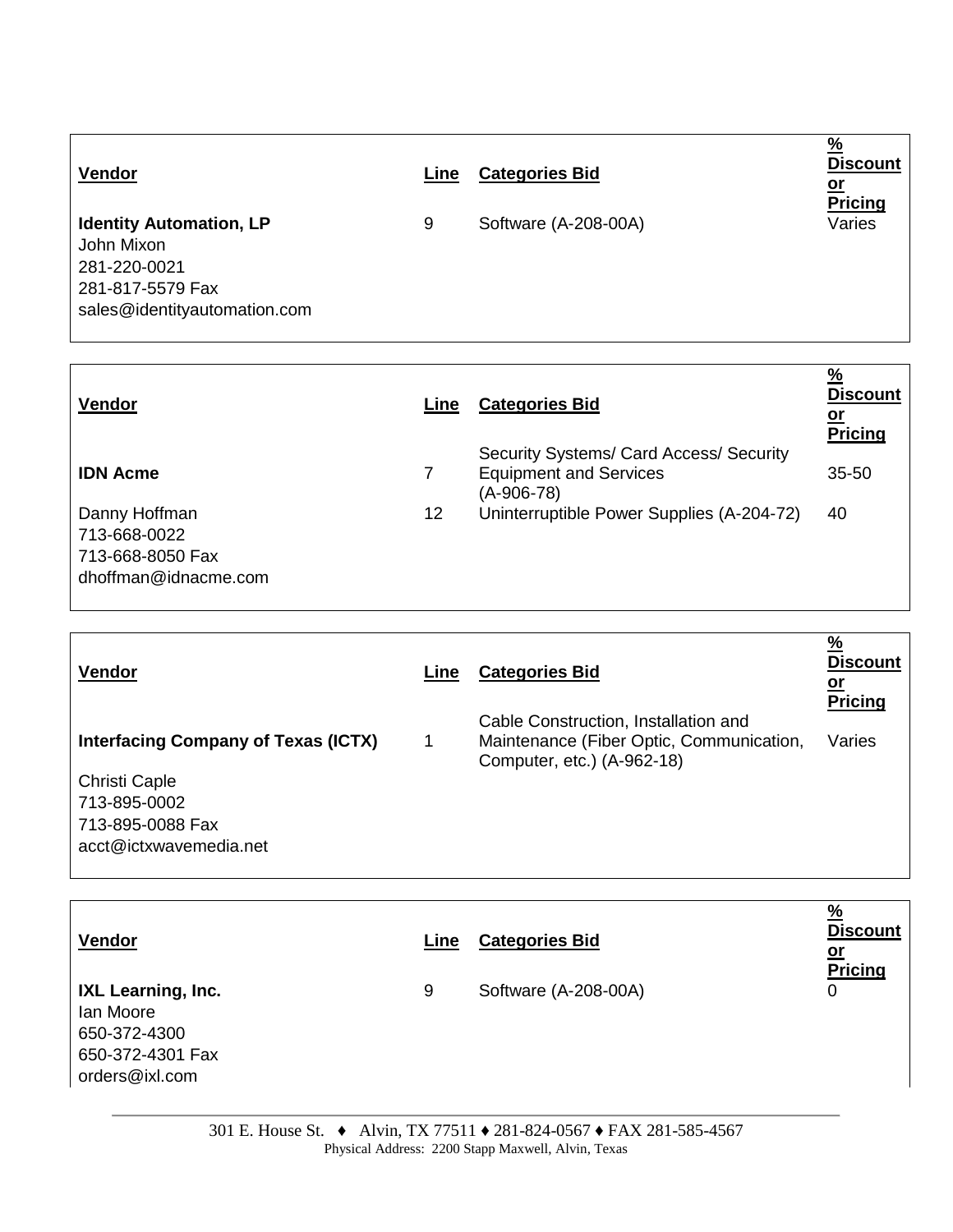| Vendor                                                                                              | Line | <b>Categories Bid</b> | $\%$<br><b>Discount</b><br>or<br><b>Pricing</b> |
|-----------------------------------------------------------------------------------------------------|------|-----------------------|-------------------------------------------------|
| Judy Lynn Software, Inc.<br><b>Elliot Pludwinski</b><br>732-390-8845<br>None<br>elliot@judylynn.com | 9    | Software (A-208-00A)  | 0                                               |

| <b>Vendor</b>                    | Line | <b>Categories Bid</b>                                                                                                                                                                                                                      | <u>%</u><br>Discount<br><u>or</u><br><b>Pricing</b> |
|----------------------------------|------|--------------------------------------------------------------------------------------------------------------------------------------------------------------------------------------------------------------------------------------------|-----------------------------------------------------|
| <b>Komputer Plus Peripherals</b> | 3    | Computer/Hardware/Peripherals including<br>Network Components: Adapter Cards,<br>Bridges, Connectors, Expansion<br>Modules/Ports, Firewall Devices, Hubs,<br>Line Drivers, MSAUs, Routers,<br>Transceivers, Switches, etc.<br>$(A-204-00)$ | 10-30                                               |
| Eugene Pascual                   | 5    | PC, Laptops, Handheld Computers,<br>Notebooks, Printers, PDA's, accessories,<br>Peripherals, etc. (A-204-52)                                                                                                                               | 10-30                                               |
| 281-879-8200                     | 6    | Repair Services - PC, Laptops, Handheld<br>Computers, Notebooks, Printers, PDA's,<br>etc. (A-939-00)                                                                                                                                       | 10-30                                               |
| 281-879-8216 Fax                 | 8    | Servers - Microcomputer (Application,<br>Database, File, Mail, Network, Web,<br>Software etc.) (A-209-00)                                                                                                                                  | 10-30                                               |
| sjbaltazar@komputerplus.com      | 9    | Software (A-208-00A)                                                                                                                                                                                                                       | $10 - 30$                                           |
|                                  | 12   | Uninterruptible Power Supplies (A-204-72)                                                                                                                                                                                                  | 10-30                                               |
|                                  | 13   | Video and Audio Systems, Components,<br>Accessories and Parts (A-880-11)                                                                                                                                                                   | 10-30                                               |

| <b>Vendor</b>                    | Line | <b>Categories Bid</b>                                                                                                                                                                                                      | $\frac{9}{6}$<br><b>Discount</b><br><u>or</u><br><b>Pricing</b> |
|----------------------------------|------|----------------------------------------------------------------------------------------------------------------------------------------------------------------------------------------------------------------------------|-----------------------------------------------------------------|
| <b>Kynetic Technologies, LLC</b> | 3    | Computer/Hardware/Peripherals including<br>Network Components: Adapter Cards,<br>Bridges, Connectors, Expansion<br>Modules/Ports, Firewall Devices, Hubs,<br>Line Drivers, MSAUs, Routers,<br>Transceivers, Switches, etc. | 0                                                               |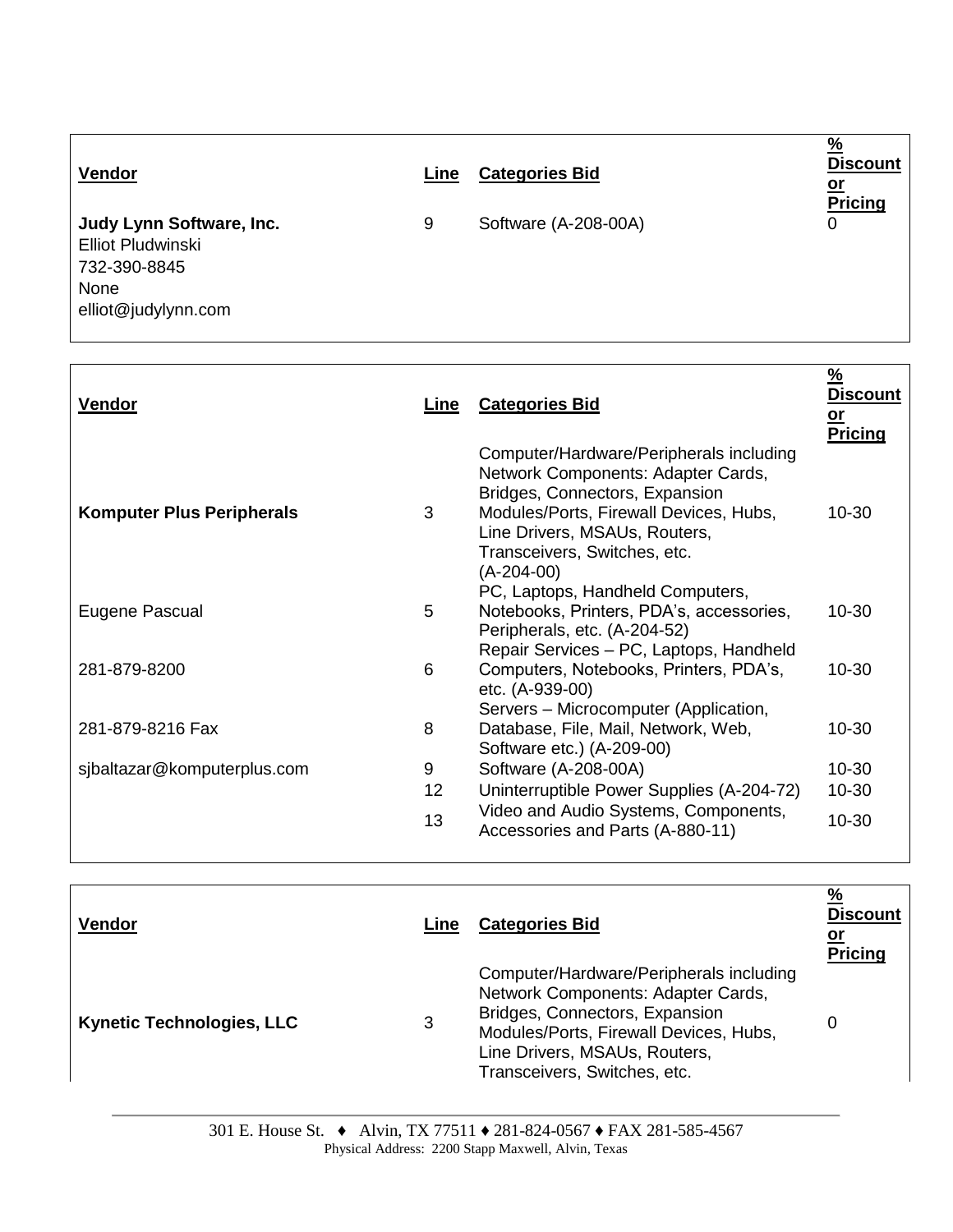|                       |    | $(A-204-00)$                                                             |   |
|-----------------------|----|--------------------------------------------------------------------------|---|
|                       |    |                                                                          |   |
|                       |    | Networking Services, Including Installation,                             |   |
| John Wells            | 4  | <b>Security And Maintenance</b><br>(A-<br>$939 - 72$                     | 0 |
|                       |    | PC, Laptops, Handheld Computers,                                         |   |
| 713-851-9550          | 5  | Notebooks, Printers, PDA's, accessories,<br>Peripherals, etc. (A-204-52) | 0 |
|                       |    | Servers - Microcomputer (Application,                                    |   |
| 727-447-8620 Fax      | 8  | Database, File, Mail, Network, Web,<br>Software etc.) (A-209-00)         | 0 |
| JohnW@Kynetictech.com | 9  | Software (A-208-00A)                                                     | 0 |
|                       | 13 | Video and Audio Systems, Components,<br>Accessories and Parts (A-880-11) | 0 |

| $\frac{9}{6}$<br><b>Discount</b><br><u>or</u><br><b>Pricing</b> |
|-----------------------------------------------------------------|
| Varies                                                          |
| Varies                                                          |
|                                                                 |
|                                                                 |

| <b>Vendor</b>   | Line | <b>Categories Bid</b>                                                                                                                                     | $\frac{9}{6}$<br><b>Discount</b><br><u>or</u><br><b>Pricing</b> |
|-----------------|------|-----------------------------------------------------------------------------------------------------------------------------------------------------------|-----------------------------------------------------------------|
| Lensec, LLC     |      | Cable Construction, Installation and<br>Maintenance (Fiber Optic, Communication,<br>Computer, etc.) (A-962-18)<br>Computer/Hardware/Peripherals including | 15                                                              |
| David S. Martin | 3    | Network Components: Adapter Cards,<br>Bridges, Connectors, Expansion<br>Modules/Ports, Firewall Devices, Hubs,<br>Line Drivers, MSAUs, Routers,           | 15                                                              |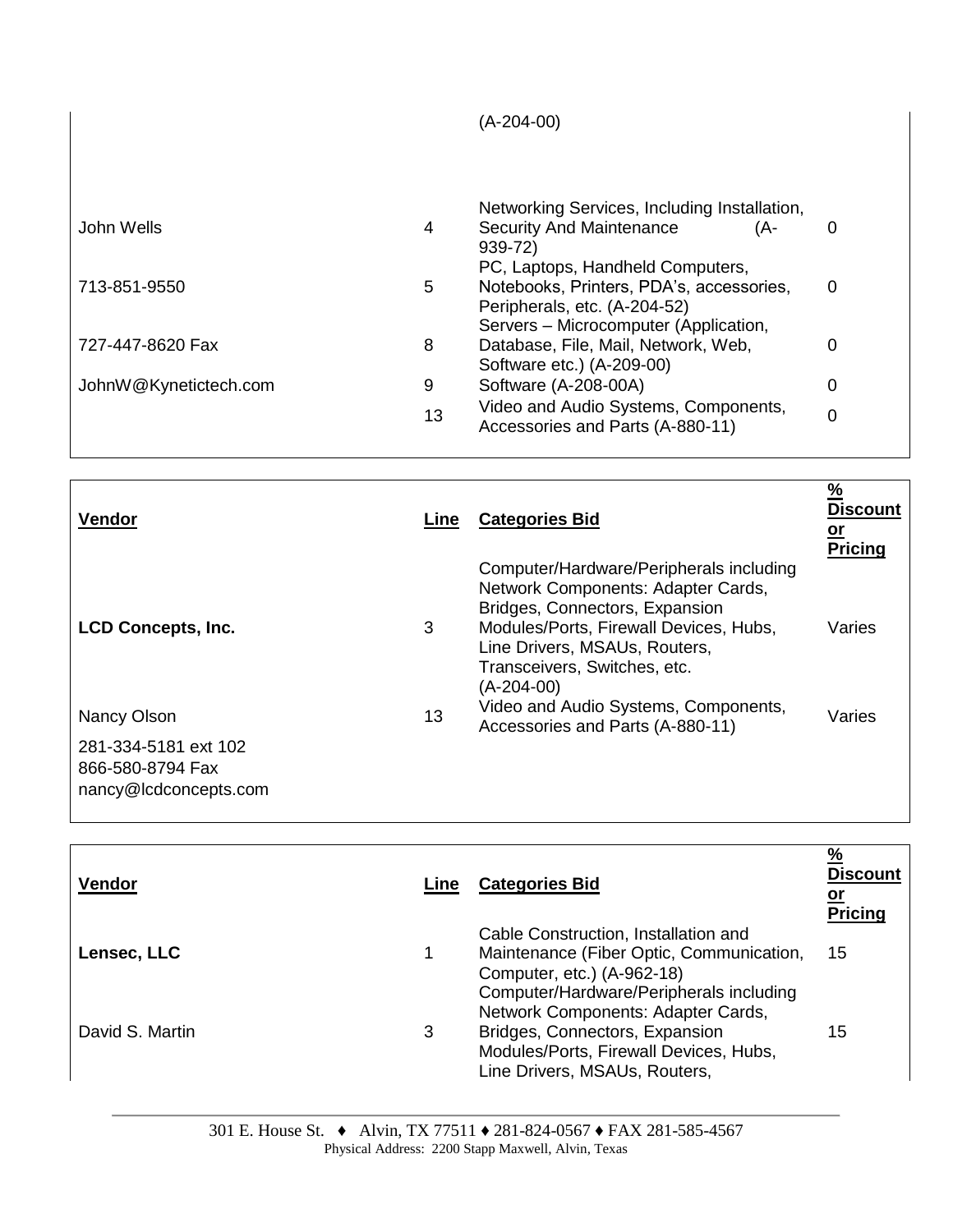|                    |    | Transceivers, Switches, etc.<br>$(A-204-00)$                                                                 |    |
|--------------------|----|--------------------------------------------------------------------------------------------------------------|----|
| 512-318-3829       | 4  | Networking Services, Including Installation,<br><b>Security And Maintenance</b><br>(A-<br>939-72)            | 15 |
| 713-395-0597 Fax   | 5  | PC, Laptops, Handheld Computers,<br>Notebooks, Printers, PDA's, accessories,<br>Peripherals, etc. (A-204-52) | 15 |
| dmartin@lensec.com | 7  | Security Systems/ Card Access/ Security<br><b>Equipment and Services</b><br>$(A-906-78)$                     | 15 |
|                    | 9  | Software (A-208-00A)                                                                                         | 15 |
|                    | 12 | Uninterruptible Power Supplies (A-204-72)                                                                    | 15 |
|                    | 14 | <b>Wireless Service Providers and Equipment</b><br>$(A-725-51)$                                              | 15 |

| <b>Vendor</b>               | Line           | <b>Categories Bid</b>                                                                                                                                                   | $\frac{9}{6}$<br><b>Discount</b><br>$or$<br><b>Pricing</b> |
|-----------------------------|----------------|-------------------------------------------------------------------------------------------------------------------------------------------------------------------------|------------------------------------------------------------|
| <b>MDL Enterprise, Inc.</b> | 1              | Cable Construction, Installation and<br>Maintenance (Fiber Optic, Communication,<br>Computer, etc.) (A-962-18)                                                          | 10-30                                                      |
| Dennis Lamm                 | $\overline{2}$ | Intercom Systems (A-725-32)<br>Computer/Hardware/Peripherals including<br>Network Components: Adapter Cards,<br>Bridges, Connectors, Expansion                          | 10-30                                                      |
| 713-771-6350                | 3              | Modules/Ports, Firewall Devices, Hubs,<br>Line Drivers, MSAUs, Routers,<br>Transceivers, Switches, etc.<br>$(A-204-00)$<br>Networking Services, Including Installation, | 10-30                                                      |
| 713-771-6380 Fax            | 4              | <b>Security And Maintenance</b><br>(A-<br>939-72)<br>PC, Laptops, Handheld Computers,                                                                                   | 10-30                                                      |
| dlamm@mdlent.com            | 5              | Notebooks, Printers, PDA's, accessories,<br>Peripherals, etc. (A-204-52)                                                                                                | 10-30                                                      |
|                             | 6              | Repair Services - PC, Laptops, Handheld<br>Computers, Notebooks, Printers, PDA's,<br>etc. (A-939-00)                                                                    | 10-30                                                      |
|                             | $\overline{7}$ | Security Systems/ Card Access/ Security<br><b>Equipment and Services</b><br>$(A-906-78)$                                                                                | 10-30                                                      |
|                             | 8              | Servers - Microcomputer (Application,<br>Database, File, Mail, Network, Web,<br>Software etc.) (A-209-00)                                                               | 10-30                                                      |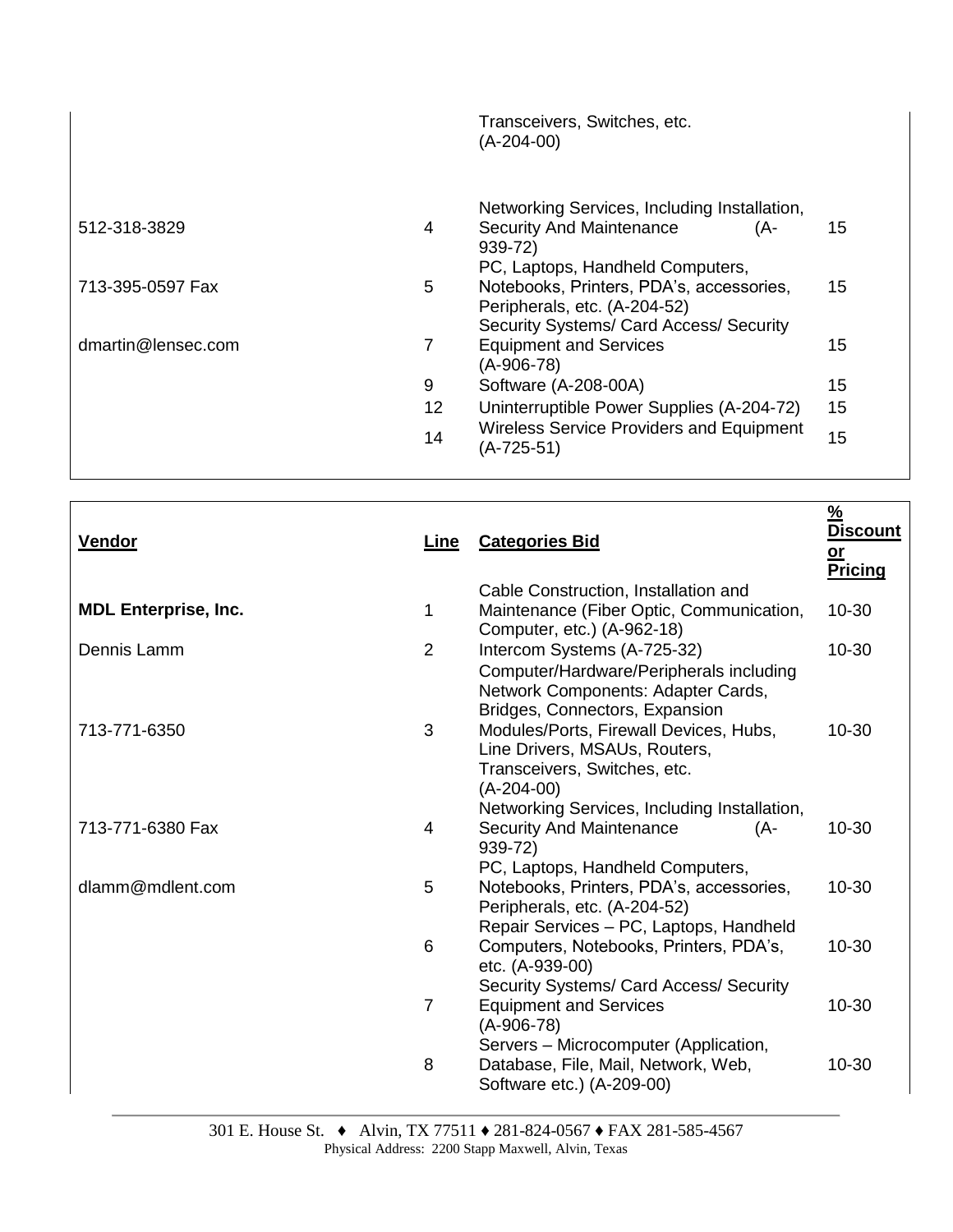| 9  | Software (A-208-00A)<br>Telephone Systems, Components,                                       | 10-30     |
|----|----------------------------------------------------------------------------------------------|-----------|
| 11 | Conference Sets, High Volume, Call<br>Answering, Headsets, Accessories, etc.<br>$(A-725-55)$ | 10-30     |
| 12 | Uninterruptible Power Supplies (A-204-72)                                                    | $10 - 30$ |
| 13 | Video and Audio Systems, Components,<br>Accessories and Parts (A-880-11)                     | 10-30     |
| 14 | <b>Wireless Service Providers and Equipment</b><br>$(A-725-51)$                              | 10-30     |
|    |                                                                                              |           |

| Vendor                           | Line                     | <b>Categories Bid</b>                                                                                                                                                                           | $\frac{9}{6}$<br><b>Discount</b><br>$or$<br><b>Pricing</b> |
|----------------------------------|--------------------------|-------------------------------------------------------------------------------------------------------------------------------------------------------------------------------------------------|------------------------------------------------------------|
| <b>Netsync Network Solutions</b> | 1                        | Cable Construction, Installation and<br>Maintenance (Fiber Optic, Communication,<br>Computer, etc.) (A-962-18)<br>Computer/Hardware/Peripherals including                                       | 10-50                                                      |
| Nicholas Schafer                 | 3                        | Network Components: Adapter Cards,<br>Bridges, Connectors, Expansion<br>Modules/Ports, Firewall Devices, Hubs,<br>Line Drivers, MSAUs, Routers,<br>Transceivers, Switches, etc.<br>$(A-204-00)$ | 10-50                                                      |
| 832-607-6622                     | $\overline{\mathcal{A}}$ | Networking Services, Including Installation,<br><b>Security And Maintenance</b><br>(A-<br>939-72)                                                                                               | 10-50                                                      |
| 713-664-9964 Fax                 | 5                        | PC, Laptops, Handheld Computers,<br>Notebooks, Printers, PDA's, accessories,<br>Peripherals, etc. (A-204-52)                                                                                    | 10-50                                                      |
| nschafer@netsyncnetwork.com      | 6                        | Repair Services - PC, Laptops, Handheld<br>Computers, Notebooks, Printers, PDA's,<br>etc. (A-939-00)                                                                                            | 10-50                                                      |
|                                  | $\overline{7}$           | Security Systems/ Card Access/ Security<br><b>Equipment and Services</b><br>$(A-906-78)$                                                                                                        | 10-50                                                      |
|                                  | 8                        | Servers - Microcomputer (Application,<br>Database, File, Mail, Network, Web,<br>Software etc.) (A-209-00)                                                                                       | $10 - 50$                                                  |
|                                  | $\boldsymbol{9}$         | Software (A-208-00A)                                                                                                                                                                            | 10-50                                                      |
|                                  | 11                       | Telephone Systems, Components,<br>Conference Sets, High Volume, Call<br>Answering, Headsets, Accessories, etc.<br>$(A-725-55)$                                                                  | 10-50                                                      |
|                                  | 12                       | Uninterruptible Power Supplies (A-204-72)                                                                                                                                                       | 10-50                                                      |
|                                  | 13                       | Video and Audio Systems, Components,<br>Accessories and Parts (A-880-11)                                                                                                                        | 10-50                                                      |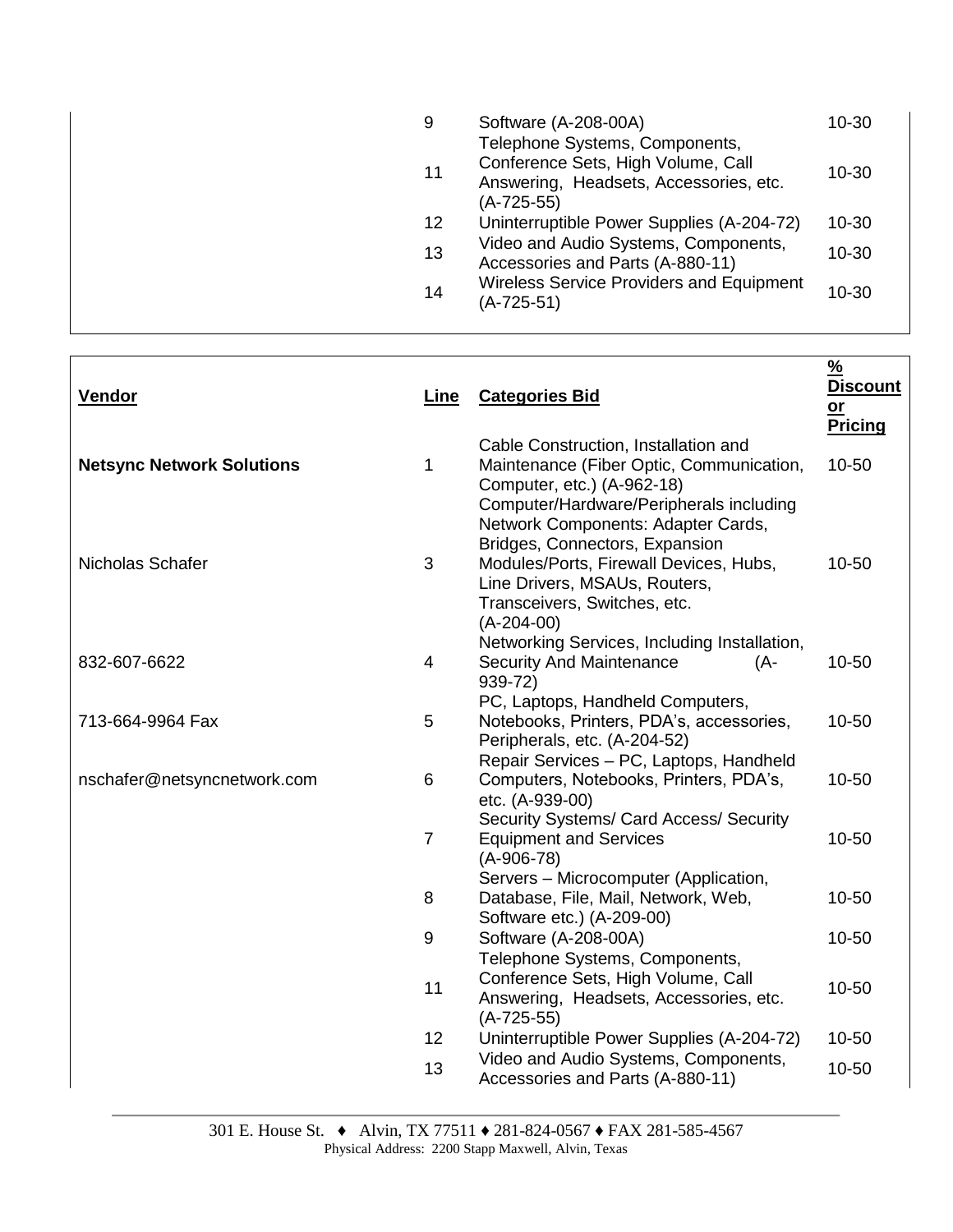| 14 | Wireless Service Providers and Equipment | 10-50 |
|----|------------------------------------------|-------|
|    | $(A-725-51)$                             |       |

| Vendor                          | Line           | <b>Categories Bid</b>                                                                                                                                                   | $\frac{9}{6}$<br><b>Discount</b><br>or<br><b>Pricing</b> |
|---------------------------------|----------------|-------------------------------------------------------------------------------------------------------------------------------------------------------------------------|----------------------------------------------------------|
| <b>Office Depot</b>             | 1              | Cable Construction, Installation and<br>Maintenance (Fiber Optic, Communication,<br>Computer, etc.) (A-962-18)                                                          | Varies                                                   |
| Debbie Fitzhugh                 | $\overline{2}$ | Intercom Systems (A-725-32)<br>Computer/Hardware/Peripherals including<br>Network Components: Adapter Cards,<br>Bridges, Connectors, Expansion                          | Varies                                                   |
| 713-996-3144                    | 3              | Modules/Ports, Firewall Devices, Hubs,<br>Line Drivers, MSAUs, Routers,<br>Transceivers, Switches, etc.<br>$(A-204-00)$<br>Networking Services, Including Installation, | Varies                                                   |
| None                            | 4              | <b>Security And Maintenance</b><br>(A-<br>939-72)<br>PC, Laptops, Handheld Computers,                                                                                   | Varies                                                   |
| Debbie.Fitzhugh@OfficeDepot.com | 5              | Notebooks, Printers, PDA's, accessories,<br>Peripherals, etc. (A-204-52)<br>Repair Services - PC, Laptops, Handheld                                                     | Varies                                                   |
|                                 | 6              | Computers, Notebooks, Printers, PDA's,<br>etc. (A-939-00)<br>Security Systems/ Card Access/ Security                                                                    | Varies                                                   |
|                                 | $\overline{7}$ | <b>Equipment and Services</b><br>$(A-906-78)$<br>Servers - Microcomputer (Application,                                                                                  | Varies                                                   |
|                                 | 8              | Database, File, Mail, Network, Web,<br>Software etc.) (A-209-00)                                                                                                        | Varies                                                   |
|                                 | 9              | Software (A-208-00A)                                                                                                                                                    | Varies                                                   |
|                                 | 10             | Telephone Service Providers (A-915-77)<br>Telephone Systems, Components,                                                                                                | Varies                                                   |
|                                 | 11             | Conference Sets, High Volume, Call<br>Answering, Headsets, Accessories, etc.<br>$(A-725-55)$                                                                            | Varies                                                   |

| <b>Vendor</b><br><b>Office Depot (continued)</b> | Line | <b>Categories Bid</b>                     | <u>%</u><br><b>Discount</b><br><u>or</u><br><b>Pricing</b> |
|--------------------------------------------------|------|-------------------------------------------|------------------------------------------------------------|
|                                                  | 12   | Uninterruptible Power Supplies (A-204-72) | Varies                                                     |
|                                                  | 13   | Video and Audio Systems, Components,      | Varies                                                     |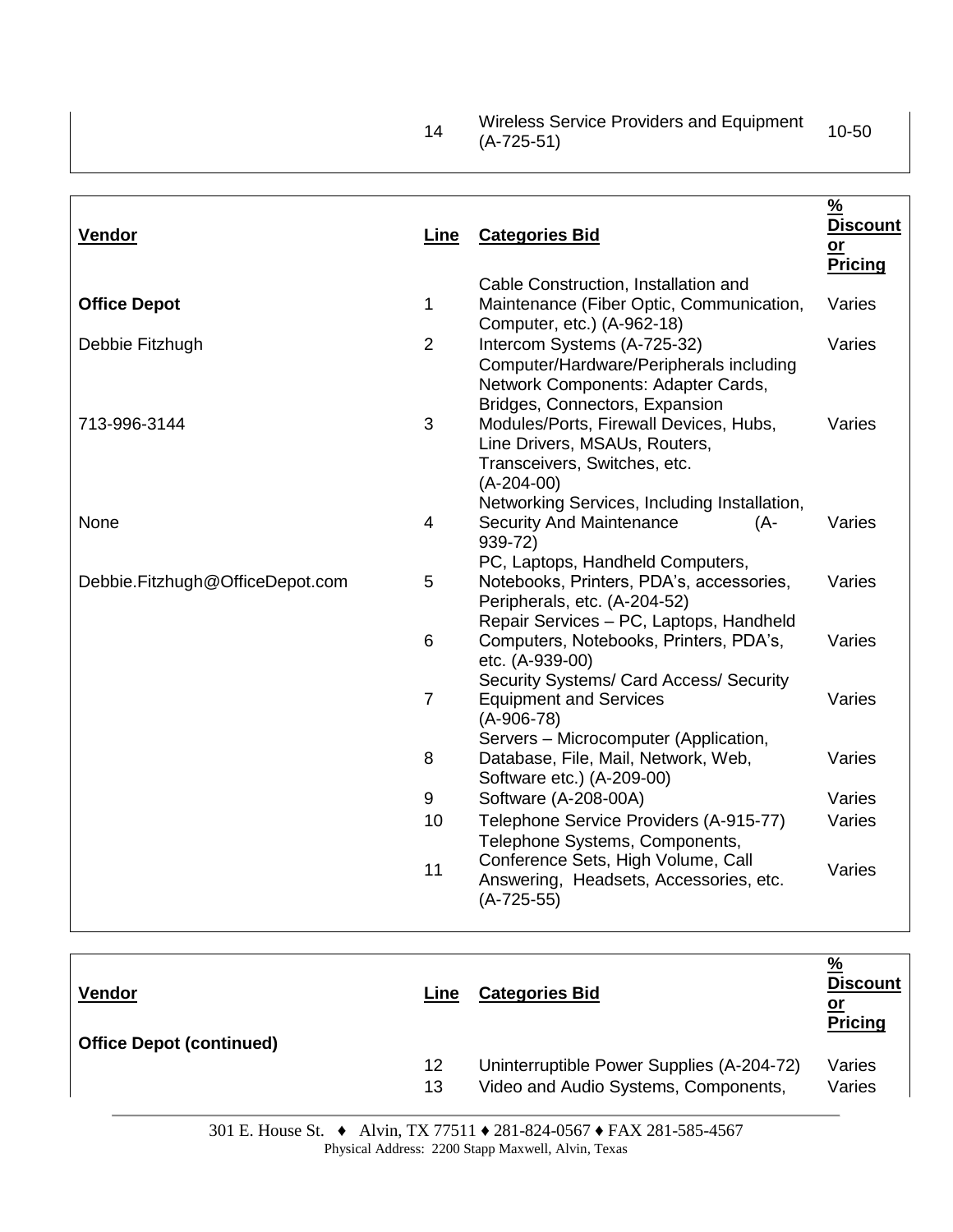|    | Accessories and Parts (A-880-11)         |        |
|----|------------------------------------------|--------|
| 14 | Wireless Service Providers and Equipment | Varies |
|    | $(A-725-51)$                             |        |

| Vendor                | Line | <b>Categories Bid</b>                                                                                                                                                                           | $\frac{9}{6}$<br><u>Discount</u><br>$or$<br>Pricing |
|-----------------------|------|-------------------------------------------------------------------------------------------------------------------------------------------------------------------------------------------------|-----------------------------------------------------|
| PCCare, Inc.          | 1    | Cable Construction, Installation and<br>Maintenance (Fiber Optic, Communication,<br>Computer, etc.) (A-962-18)<br>Computer/Hardware/Peripherals including                                       | 0                                                   |
| <b>Jason Oakes</b>    | 3    | Network Components: Adapter Cards,<br>Bridges, Connectors, Expansion<br>Modules/Ports, Firewall Devices, Hubs,<br>Line Drivers, MSAUs, Routers,<br>Transceivers, Switches, etc.<br>$(A-204-00)$ | $10 - 25$                                           |
| 979-297-1117          | 4    | Networking Services, Including Installation,<br><b>Security And Maintenance</b><br>(A-<br>939-72)                                                                                               | 0                                                   |
| 979-297-1498 Fax      | 5    | PC, Laptops, Handheld Computers,<br>Notebooks, Printers, PDA's, accessories,<br>Peripherals, etc. (A-204-52)<br>Repair Services - PC, Laptops, Handheld                                         | $10 - 40$                                           |
| joakes@pccare-inc.com | 6    | Computers, Notebooks, Printers, PDA's,<br>etc. (A-939-00)                                                                                                                                       | $\mathbf 0$                                         |
|                       | 8    | Servers - Microcomputer (Application,<br>Database, File, Mail, Network, Web,<br>Software etc.) (A-209-00)                                                                                       | $10 - 40$                                           |
|                       | 9    | Software (A-208-00A)                                                                                                                                                                            | $5 - 20$                                            |
|                       | 12   | Uninterruptible Power Supplies (A-204-72)                                                                                                                                                       | 10-30                                               |
|                       | 13   | Video and Audio Systems, Components,<br>Accessories and Parts (A-880-11)                                                                                                                        | 10-30                                               |
|                       | 14   | <b>Wireless Service Providers and Equipment</b><br>$(A-725-51)$                                                                                                                                 | 10-30                                               |

| Vendor                                                    | Line                  | <b>Categories Bid</b>                                                    | $\frac{9}{6}$<br><b>Discount</b><br><u>or</u><br><b>Pricing</b> |
|-----------------------------------------------------------|-----------------------|--------------------------------------------------------------------------|-----------------------------------------------------------------|
| <b>Philstyn AV</b>                                        | $\mathbf{2}^{\prime}$ | Intercom Systems (A-725-32)                                              | 0                                                               |
| Cathy Thompson                                            | 13                    | Video and Audio Systems, Components,<br>Accessories and Parts (A-880-11) | 0                                                               |
| 713-747-7000<br>713-748-2421 Fax<br>cathy@philstyn-av.com |                       |                                                                          |                                                                 |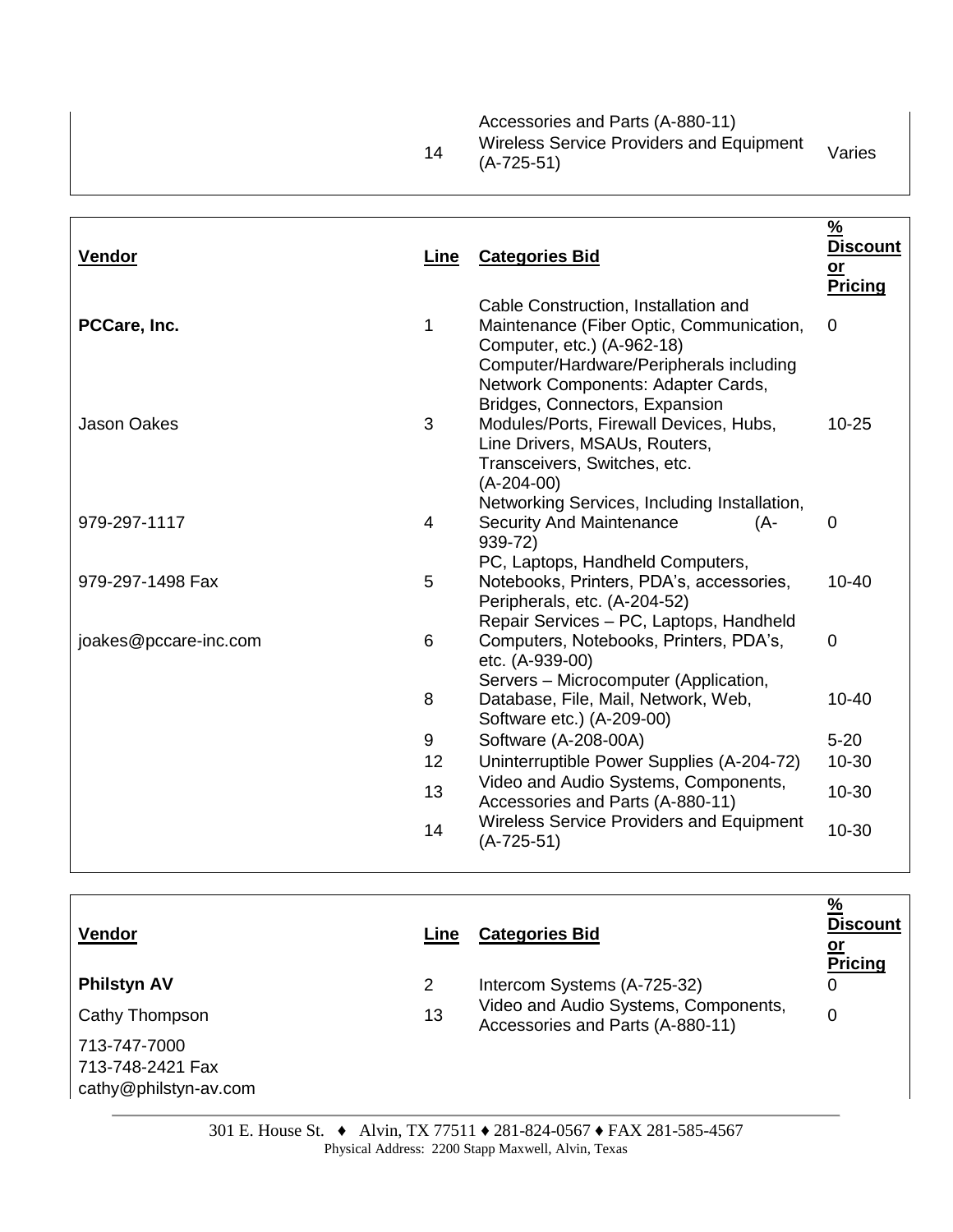| <b>Vendor</b>                                                   | Line | <b>Categories Bid</b>                                                    | $\frac{9}{6}$<br><b>Discount</b><br><u>or</u><br><b>Pricing</b> |
|-----------------------------------------------------------------|------|--------------------------------------------------------------------------|-----------------------------------------------------------------|
| <b>Piraino Consulting, Inc.</b>                                 | 9    | Software (A-208-00A)                                                     | $0 - 50$                                                        |
| Nicki Slanker                                                   | 13   | Video and Audio Systems, Components,<br>Accessories and Parts (A-880-11) | $0 - 50$                                                        |
| 979-324-8988<br>501-504-6653 Fax<br>nicki@pirainoconsulting.com |      |                                                                          |                                                                 |

| Vendor                                                                                  | Line | <b>Categories Bid</b> | <u>%</u><br><b>Discount</b><br><u>or</u><br><b>Pricing</b> |
|-----------------------------------------------------------------------------------------|------|-----------------------|------------------------------------------------------------|
| <b>PlanGrid</b><br><b>Scott Dawe</b><br>281-732-4172<br>None<br>scott.dawe@plangrid.com | 9    | Software (A-208-00A)  | Varies                                                     |

**%** 

| <b>Vendor</b>                        | Line | <b>Categories Bid</b>                                                    | $\frac{9}{6}$<br><b>Discount</b><br><u>or</u><br><b>Pricing</b> |
|--------------------------------------|------|--------------------------------------------------------------------------|-----------------------------------------------------------------|
| Pro SVL, Inc.                        | 2    | Intercom Systems (A-725-32)                                              | $5 - 25$                                                        |
| Danny Hill                           | 12   | Uninterruptible Power Supplies (A-204-72)                                | $5 - 25$                                                        |
| 888-441-8500                         | 13   | Video and Audio Systems, Components,<br>Accessories and Parts (A-880-11) | $5 - 25$                                                        |
| 850-484-4201 Fax<br>danny@prosvl.com |      |                                                                          |                                                                 |

| <b>Vendor</b>                   | Line | <b>Categories Bid</b>                                                                                          | $\frac{9}{6}$<br><b>Discount</b><br><u>or</u><br><b>Pricing</b> |
|---------------------------------|------|----------------------------------------------------------------------------------------------------------------|-----------------------------------------------------------------|
| <b>ProComputing Corporation</b> |      | Cable Construction, Installation and<br>Maintenance (Fiber Optic, Communication,<br>Computer, etc.) (A-962-18) | -2                                                              |
| Michael McKinstry               |      | Intercom Systems (A-725-32)                                                                                    |                                                                 |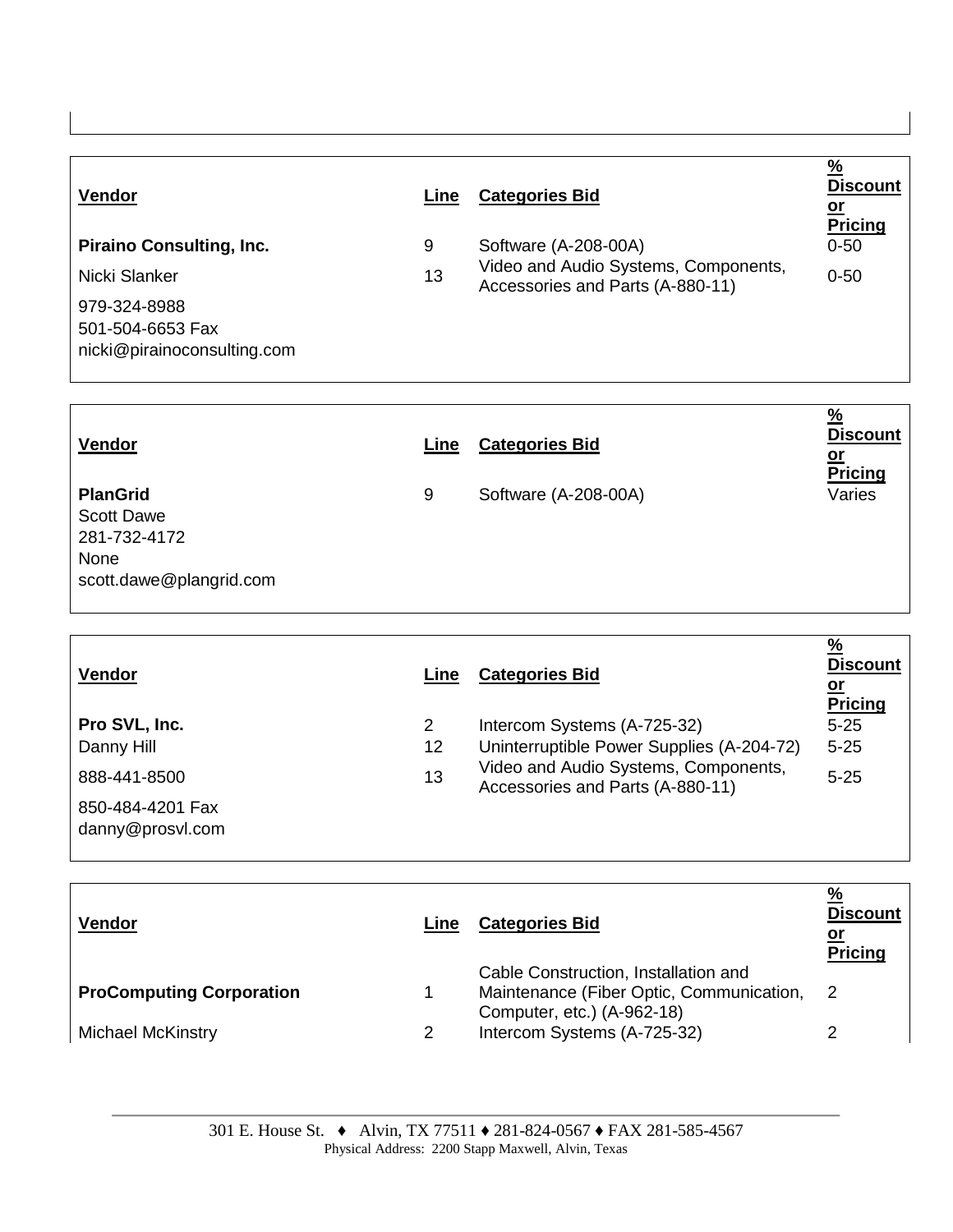| 214 634-2450 ext 8350  | 3  | Computer/Hardware/Peripherals including<br>Network Components: Adapter Cards,<br>Bridges, Connectors, Expansion<br>Modules/Ports, Firewall Devices, Hubs,<br>Line Drivers, MSAUs, Routers,<br>Transceivers, Switches, etc.<br>(A-204-00) | 2 |  |
|------------------------|----|------------------------------------------------------------------------------------------------------------------------------------------------------------------------------------------------------------------------------------------|---|--|
| 214-634-2449 Fax       | 4  | Networking Services, Including Installation,<br><b>Security And Maintenance</b><br>(A-                                                                                                                                                   | 2 |  |
|                        |    | 939-72)                                                                                                                                                                                                                                  |   |  |
| sales@procomputing.com | 9  | Software (A-208-00A)                                                                                                                                                                                                                     | 2 |  |
|                        | 13 | Video and Audio Systems, Components,<br>Accessories and Parts (A-880-11)                                                                                                                                                                 | っ |  |

| <b>Vendor</b>                            | Line | <b>Categories Bid</b>                                                    | $\frac{9}{6}$<br><b>Discount</b><br><u>or</u><br><b>Pricing</b> |
|------------------------------------------|------|--------------------------------------------------------------------------|-----------------------------------------------------------------|
| <b>Pyramid School Products</b>           | 12   | Uninterruptible Power Supplies (A-204-72)                                | 20                                                              |
| Kenneth D. Miller                        | 13   | Video and Audio Systems, Components,<br>Accessories and Parts (A-880-11) | 30                                                              |
| 800-792-2644 ext 225<br>813-621-7688 Fax |      |                                                                          |                                                                 |
| orders@pyramidsp.com                     |      |                                                                          |                                                                 |

| Vendor                                                                         | Line | <b>Categories Bid</b> | $\frac{9}{6}$<br><b>Discount</b><br><u>or</u><br><b>Pricing</b> |
|--------------------------------------------------------------------------------|------|-----------------------|-----------------------------------------------------------------|
| <b>Rank One Sport</b><br><b>Brian Mann</b><br>940-594-5961<br>940-458-7364 Fax | 9    | Software (A-208-00A)  | 0                                                               |
| bmann@rankonesport.com                                                         |      |                       |                                                                 |

| <b>Vendor</b>                                                                                    | Line | <b>Categories Bid</b>                                                    | $\frac{9}{6}$<br><u>Discount</u><br><u>or</u><br><b>Pricing</b> |
|--------------------------------------------------------------------------------------------------|------|--------------------------------------------------------------------------|-----------------------------------------------------------------|
| <b>RELAMPIT</b><br>Lorane Crawford<br>631-244-0051<br>631-244-0053 Fax<br>lcrawford@relampit.com | 13   | Video and Audio Systems, Components,<br>Accessories and Parts (A-880-11) | 37-60                                                           |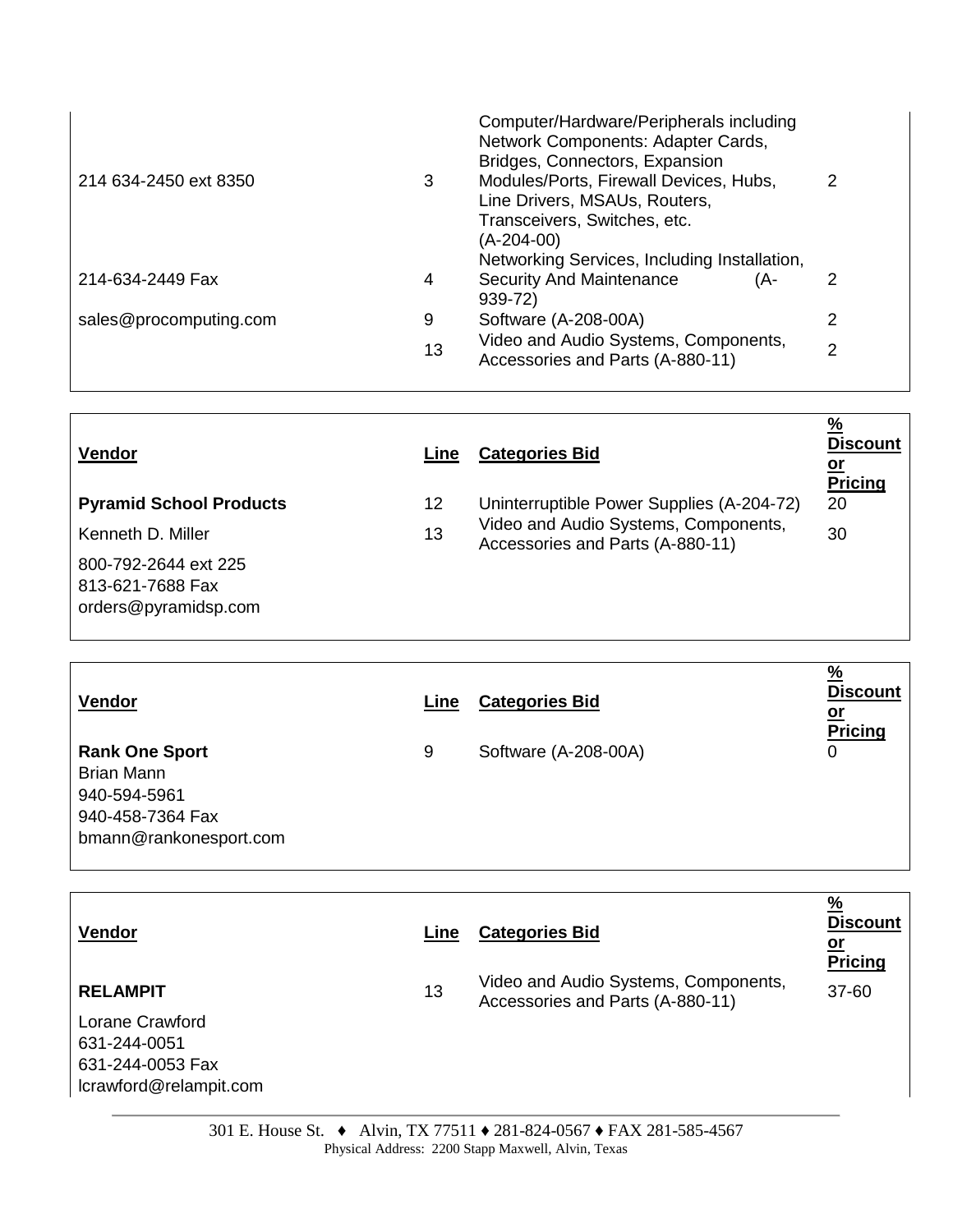| <b>Vendor</b>                                                                                                                            | Line | <b>Categories Bid</b> | $\frac{0}{0}$<br><b>Discount</b><br><u>or</u><br><b>Pricing</b> |
|------------------------------------------------------------------------------------------------------------------------------------------|------|-----------------------|-----------------------------------------------------------------|
| Renaissance Learning, Inc.<br>Jennifer Ivy<br>877-988-0735<br>866-558-4056 Fax<br>Jennifer.lvy@renaissance.com<br>dept10@renaissance.com | 9    | Software (A-208-00A)  | 0                                                               |

Г

| Vendor                  | <b>Line</b>    | <b>Categories Bid</b>                                                                                                                                                                                                                      | $\frac{9}{6}$<br><b>Discount</b><br>$o$<br><b>Pricing</b> |
|-------------------------|----------------|--------------------------------------------------------------------------------------------------------------------------------------------------------------------------------------------------------------------------------------------|-----------------------------------------------------------|
| Ricoh USA, Inc.         | 3              | Computer/Hardware/Peripherals including<br>Network Components: Adapter Cards,<br>Bridges, Connectors, Expansion<br>Modules/Ports, Firewall Devices, Hubs,<br>Line Drivers, MSAUs, Routers,<br>Transceivers, Switches, etc.<br>$(A-204-00)$ | 15                                                        |
| <b>Kevin Box</b>        | 4              | Networking Services, Including Installation,<br><b>Security And Maintenance</b><br>(A-<br>939-72)                                                                                                                                          | 15                                                        |
| 832-308-7336            | 5              | PC, Laptops, Handheld Computers,<br>Notebooks, Printers, PDA's, accessories,<br>Peripherals, etc. (A-204-52)                                                                                                                               | 15                                                        |
| 713-290-2924 Fax        | 6              | Repair Services - PC, Laptops, Handheld<br>Computers, Notebooks, Printers, PDA's,<br>etc. (A-939-00)                                                                                                                                       | 15                                                        |
| kevin.box@ricoh-usa.com | $\overline{7}$ | Security Systems/ Card Access/ Security<br><b>Equipment and Services</b><br>$(A-906-78)$                                                                                                                                                   | 15                                                        |
|                         | 8              | Servers - Microcomputer (Application,<br>Database, File, Mail, Network, Web,<br>Software etc.) (A-209-00)                                                                                                                                  | 15                                                        |
|                         | 9              | Software (A-208-00A)                                                                                                                                                                                                                       | 15                                                        |
|                         | 11             | Telephone Systems, Components,<br>Conference Sets, High Volume, Call<br>Answering, Headsets, Accessories, etc.<br>$(A-725-55)$                                                                                                             | 15                                                        |
|                         | 12             | Uninterruptible Power Supplies (A-204-72)                                                                                                                                                                                                  | 15                                                        |
|                         | 13             | Video and Audio Systems, Components,<br>Accessories and Parts (A-880-11)                                                                                                                                                                   | 15                                                        |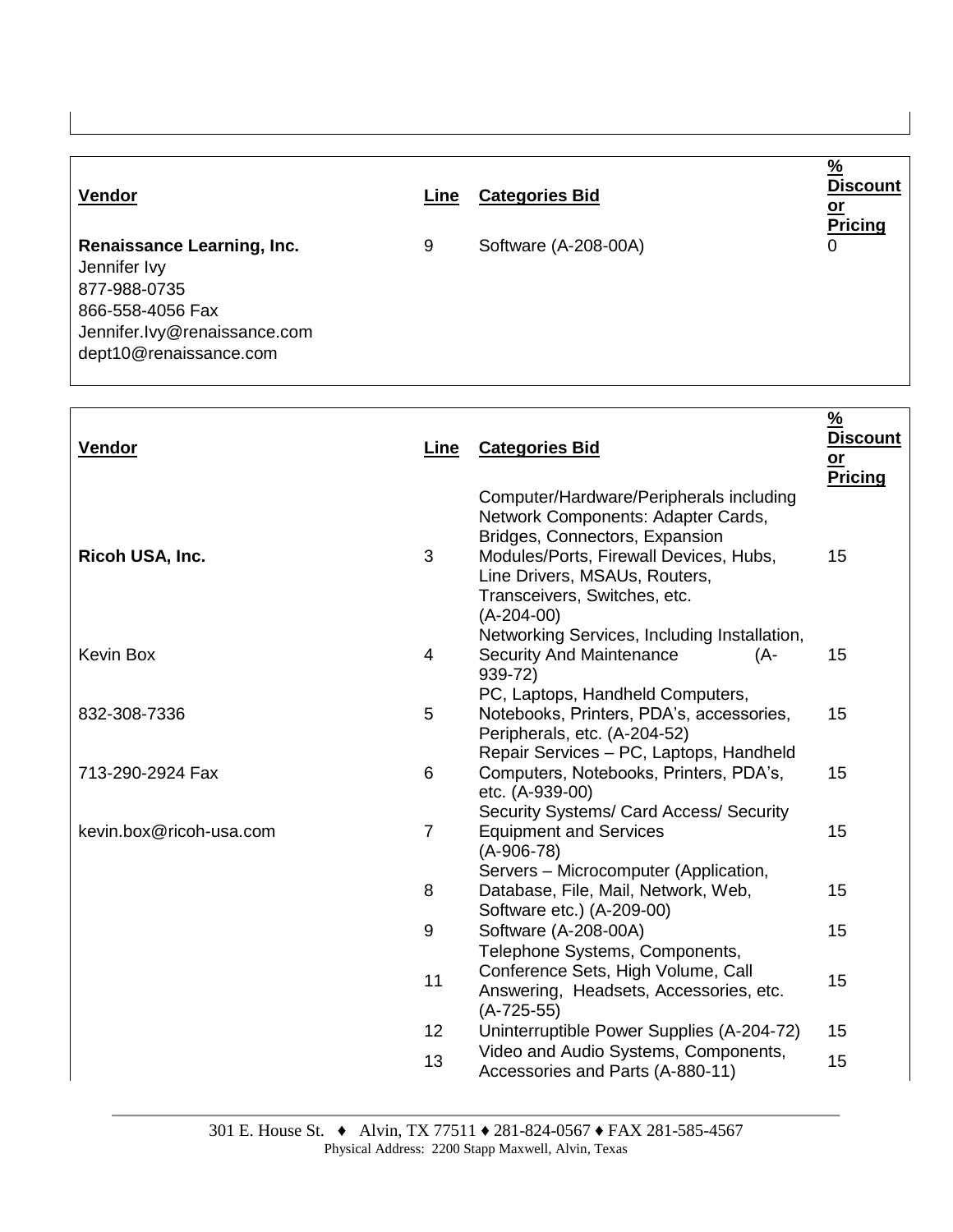|    | Wireless Service Providers and Equipment | 15 |
|----|------------------------------------------|----|
| 14 | $(A-725-51)$                             |    |

| Vendor                                                                                                          | Line | <b>Categories Bid</b> | $\frac{9}{6}$<br><b>Discount</b><br><u>or</u><br><b>Pricing</b> |
|-----------------------------------------------------------------------------------------------------------------|------|-----------------------|-----------------------------------------------------------------|
| <b>SEAS Education</b><br>Paul Gigliotti<br>877-221-7327<br>870-425-7111 Fax<br>paul.gigliotti@seaseducation.com | 9    | Software (A-208-00A)  | 0                                                               |

| <b>Vendor</b>                  | Line | <b>Categories Bid</b>                                                                                                                                                                                                                                                        | $\frac{9}{6}$<br><b>Discount</b><br><u>or</u><br><b>Pricing</b> |
|--------------------------------|------|------------------------------------------------------------------------------------------------------------------------------------------------------------------------------------------------------------------------------------------------------------------------------|-----------------------------------------------------------------|
| <b>Silicon Mountain Memory</b> | 3    | Computer/Hardware/Peripherals including<br>Network Components: Adapter Cards,<br>Bridges, Connectors, Expansion<br>Modules/Ports, Firewall Devices, Hubs,<br>Line Drivers, MSAUs, Routers,<br>Transceivers, Switches, etc.<br>(A-204-00)<br>PC, Laptops, Handheld Computers, | 50                                                              |
| Roy Lunde                      | 5    | Notebooks, Printers, PDA's, accessories,<br>Peripherals, etc. (A-204-52)                                                                                                                                                                                                     | 50                                                              |
| 888-745-6866                   |      |                                                                                                                                                                                                                                                                              |                                                                 |
| 303-938-1166 Fax               |      |                                                                                                                                                                                                                                                                              |                                                                 |
| rlunde@smmdirect.com           |      |                                                                                                                                                                                                                                                                              |                                                                 |

| <b>Vendor</b>                                   | Line | <b>Categories Bid</b>                                                                                                                                                                                                                      | $\frac{9}{6}$<br><b>Discount</b><br><u>or</u><br><b>Pricing</b> |
|-------------------------------------------------|------|--------------------------------------------------------------------------------------------------------------------------------------------------------------------------------------------------------------------------------------------|-----------------------------------------------------------------|
| <b>System Five Ltd. Co.</b>                     | 3    | Computer/Hardware/Peripherals including<br>Network Components: Adapter Cards,<br>Bridges, Connectors, Expansion<br>Modules/Ports, Firewall Devices, Hubs,<br>Line Drivers, MSAUs, Routers,<br>Transceivers, Switches, etc.<br>$(A-204-00)$ | 0                                                               |
| Erran Botha<br>972-865-2455<br>972-674-3801 Fax | 9    | Software (A-208-00A)                                                                                                                                                                                                                       | 0                                                               |

 $\Gamma$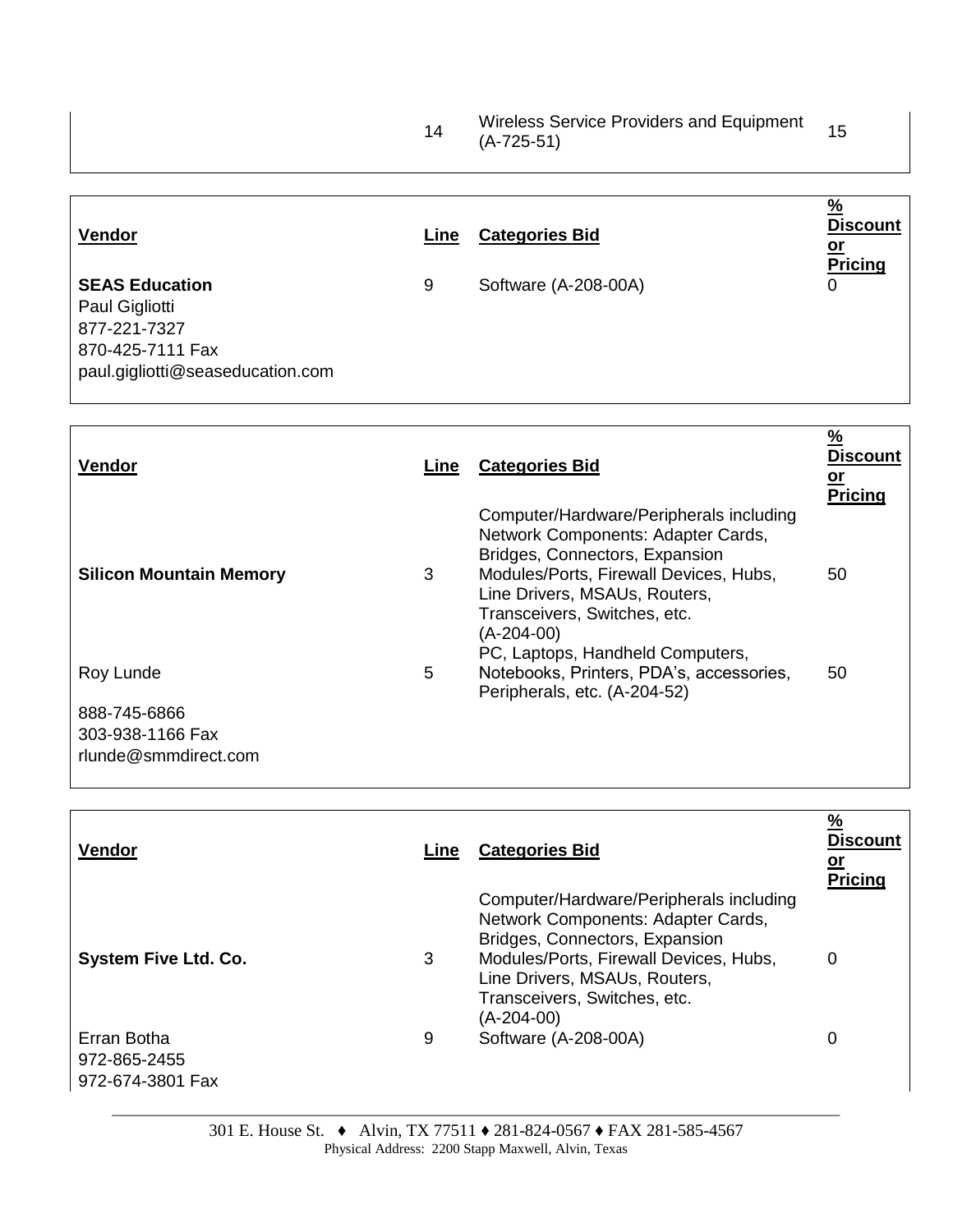| Vendor                                                                                                              | Line | <b>Categories Bid</b> | %<br><b>Discount</b><br><u>or</u><br><b>Pricing</b> |
|---------------------------------------------------------------------------------------------------------------------|------|-----------------------|-----------------------------------------------------|
| <b>TCG Group Holdings, LLP</b><br>Scott Hauptmann<br>512-600-5230<br>512-600-5330 Fax<br>shauptmann@tcgservices.com | 9    | Software (A-208-00A)  | 50                                                  |

| <b>Vendor</b>                       | Line | <b>Categories Bid</b>                                                                                                                                                                                                                      | $\frac{9}{6}$<br>Discount<br><u>or</u><br><b>Pricing</b> |
|-------------------------------------|------|--------------------------------------------------------------------------------------------------------------------------------------------------------------------------------------------------------------------------------------------|----------------------------------------------------------|
| <b>Troxell Communications, Inc.</b> | 3    | Computer/Hardware/Peripherals including<br>Network Components: Adapter Cards,<br>Bridges, Connectors, Expansion<br>Modules/Ports, Firewall Devices, Hubs,<br>Line Drivers, MSAUs, Routers,<br>Transceivers, Switches, etc.<br>$(A-204-00)$ | $1 - 65$                                                 |
| Adela Briner                        | 4    | Networking Services, Including Installation,<br><b>Security And Maintenance</b><br>(A-<br>939-72)                                                                                                                                          | $1 - 65$                                                 |
| 281-538-2497                        | 5    | PC, Laptops, Handheld Computers,<br>Notebooks, Printers, PDA's, accessories,<br>Peripherals, etc. (A-204-52)                                                                                                                               | $1 - 65$                                                 |
| 281-538-5484 Fax                    | 8    | Servers - Microcomputer (Application,<br>Database, File, Mail, Network, Web,<br>Software etc.) (A-209-00)                                                                                                                                  | $1 - 65$                                                 |
| adela.briner@trox.com               | 9    | Software (A-208-00A)                                                                                                                                                                                                                       | $1 - 65$                                                 |
|                                     | 11   | Telephone Systems, Components,<br>Conference Sets, High Volume, Call<br>Answering, Headsets, Accessories, etc.<br>$(A-725-55)$                                                                                                             | $1 - 65$                                                 |
|                                     | 12   | Uninterruptible Power Supplies (A-204-72)                                                                                                                                                                                                  | $5 - 65$                                                 |
|                                     | 13   | Video and Audio Systems, Components,<br>Accessories and Parts (A-880-11)                                                                                                                                                                   | $5 - 65$                                                 |
|                                     | 14   | <b>Wireless Service Providers and Equipment</b><br>$(A-725-51)$                                                                                                                                                                            | $1 - 65$                                                 |
|                                     |      |                                                                                                                                                                                                                                            |                                                          |

| Vendor | Line Categories Bid | %<br>Di: |
|--------|---------------------|----------|
|        |                     |          |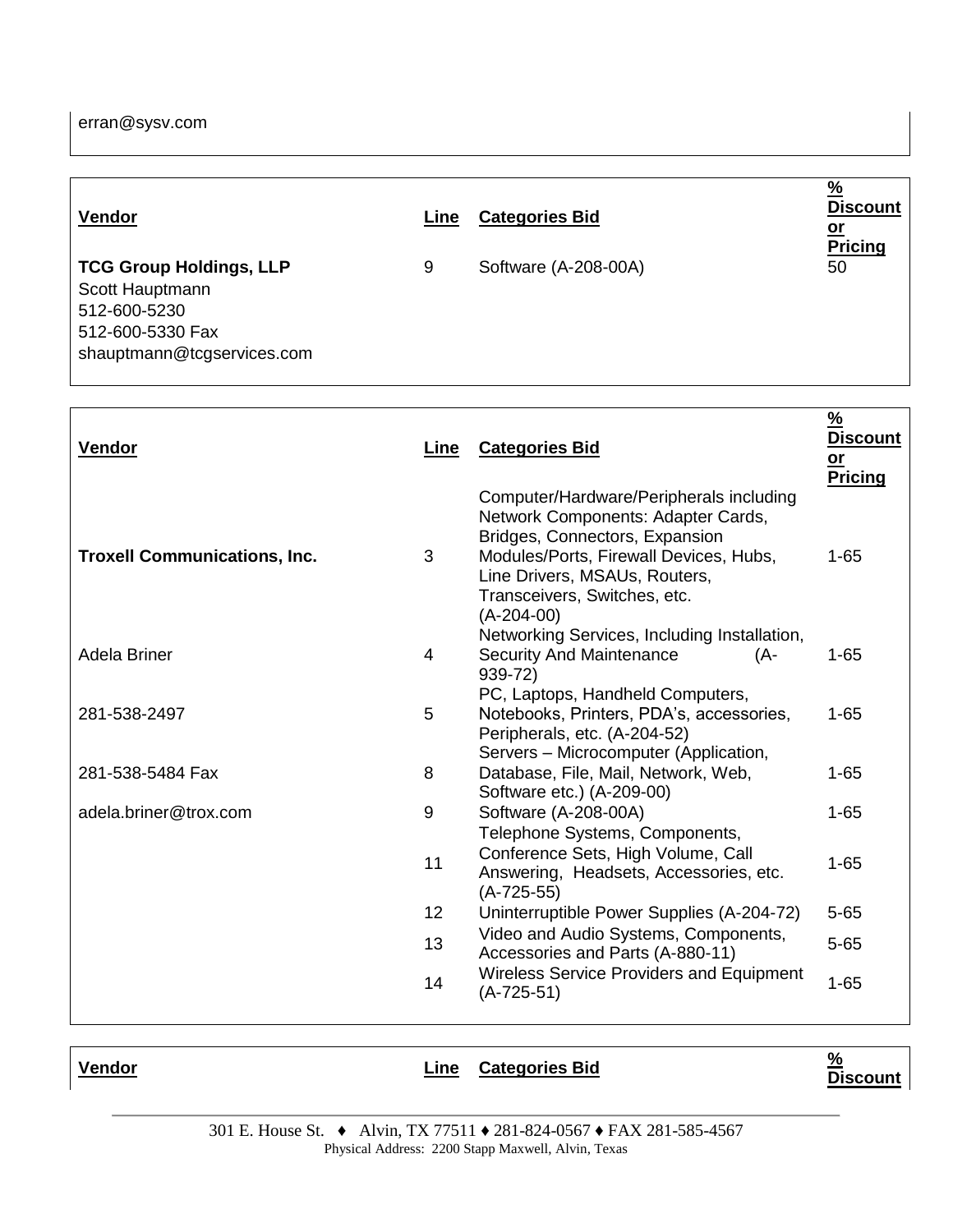**Pricing** Video Insight, Inc. 7 Security Systems/ Card Access/ Security Equipment and Services (A-906-78) Varies John Fenderson 713-621-9779 ext 363 713-621-7281 Fax central@video-insight.com

| <b>Vendor</b>           | Line | <b>Categories Bid</b>                                                                                                                                                           | $\frac{9}{6}$<br><b>Discount</b><br>$or$<br>Pricing |
|-------------------------|------|---------------------------------------------------------------------------------------------------------------------------------------------------------------------------------|-----------------------------------------------------|
| <b>Virtucom</b>         | 1    | Cable Construction, Installation and<br>Maintenance (Fiber Optic, Communication,<br>Computer, etc.) (A-962-18)<br>Computer/Hardware/Peripherals including                       | $\Omega$                                            |
| Eric Maldonado          | 3    | Network Components: Adapter Cards,<br>Bridges, Connectors, Expansion<br>Modules/Ports, Firewall Devices, Hubs,<br>Line Drivers, MSAUs, Routers,<br>Transceivers, Switches, etc. | 0                                                   |
| 512-887-3920            | 4    | $(A-204-00)$<br>Networking Services, Including Installation,<br><b>Security And Maintenance</b><br>(A-<br>939-72)                                                               | 0                                                   |
| 770-908-8007 Fax        | 5    | PC, Laptops, Handheld Computers,<br>Notebooks, Printers, PDA's, accessories,<br>Peripherals, etc. (A-204-52)                                                                    | $\mathbf 0$                                         |
| emaldonado@virtucom.com | 6    | Repair Services - PC, Laptops, Handheld<br>Computers, Notebooks, Printers, PDA's,<br>etc. (A-939-00)                                                                            | 0                                                   |
|                         | 8    | Servers - Microcomputer (Application,<br>Database, File, Mail, Network, Web,<br>Software etc.) (A-209-00)                                                                       | $\overline{0}$                                      |
|                         | 9    | Software (A-208-00A)                                                                                                                                                            | $\mathbf 0$                                         |
|                         | 12   | Uninterruptible Power Supplies (A-204-72)                                                                                                                                       | $\Omega$                                            |
|                         | 13   | Video and Audio Systems, Components,<br>Accessories and Parts (A-880-11)                                                                                                        | $\mathbf 0$                                         |
|                         | 14   | <b>Wireless Service Providers and Equipment</b><br>(A-725-51)                                                                                                                   | $\overline{0}$                                      |

**Vendor Line Categories Bid**

**% Discount or** 

**or**